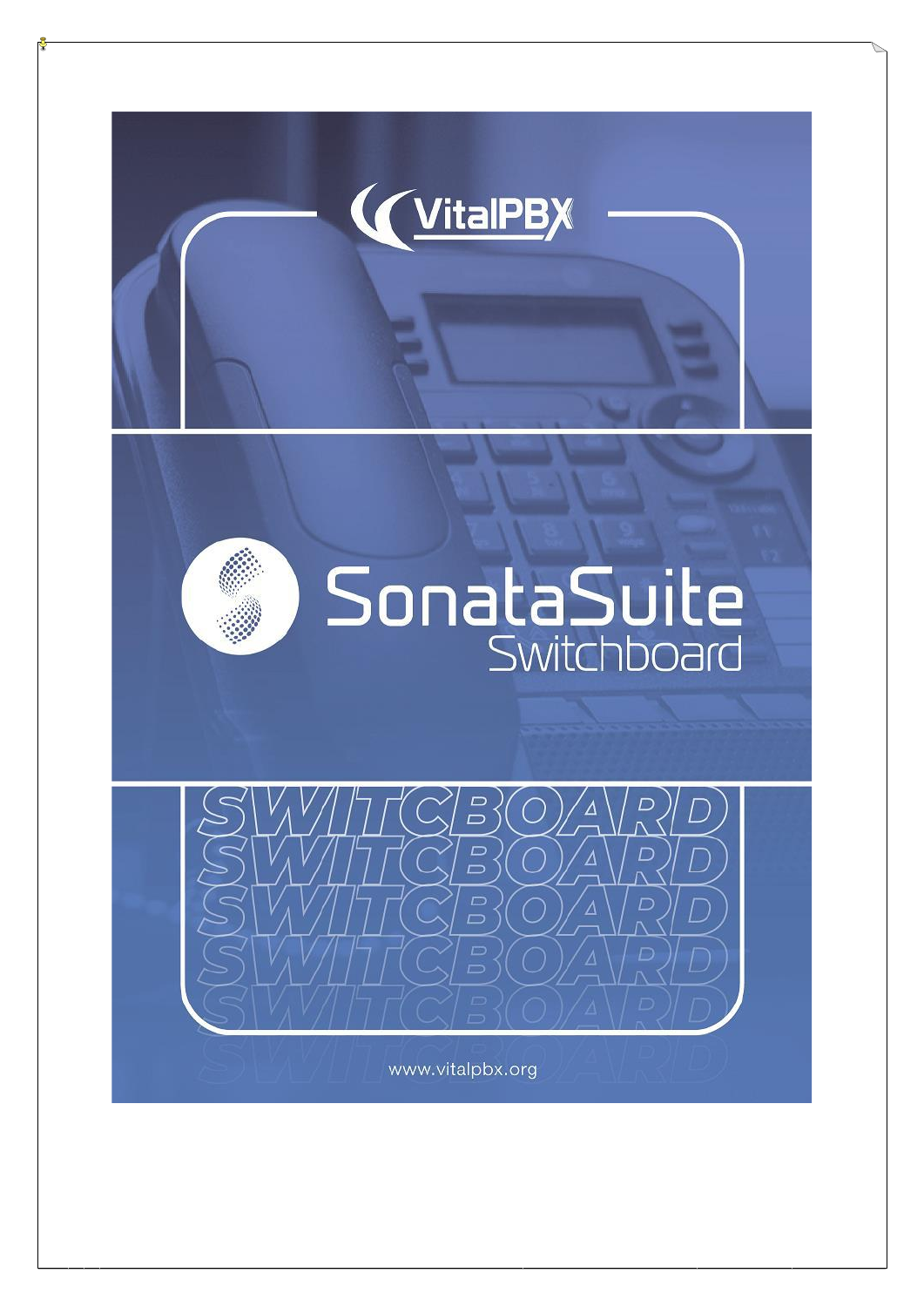# CONTENTS

#### Contents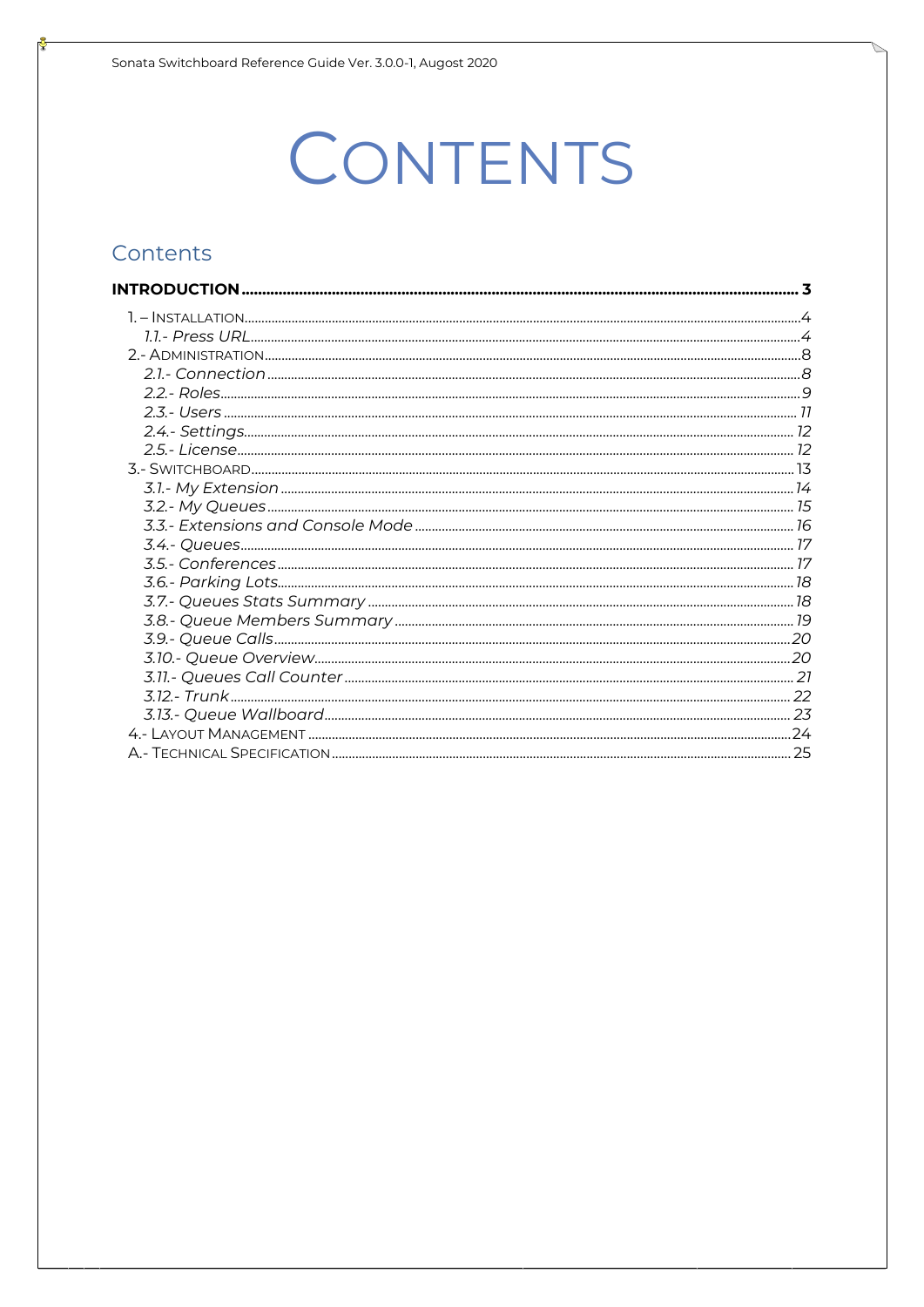# Introduction

Sonata Switchboard is an application through which you can monitor in real time all the activity in your PBX. Here's how to configure Sonata Switchboard and all its benefits.

Sonata Suite is a set of programs that integrate with platforms based on Asterisk, below the list of these programs:

- **SwitchBoard**
- Call Accounting
- Recording Management System
- Call Center Reports
- Stats (Call Center Reports)
- Dialer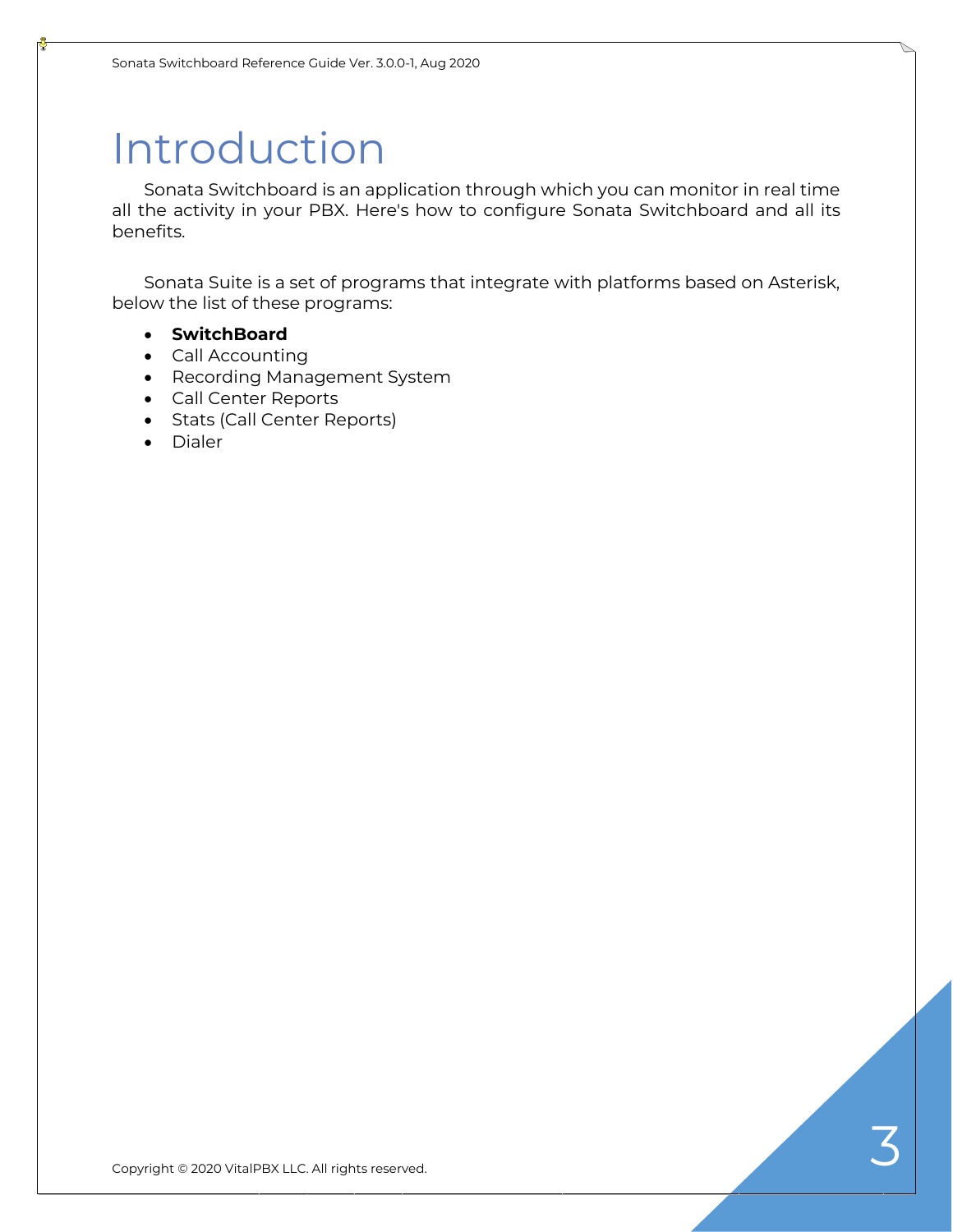### 1. – Installation

In your VitalPBX go to Admin/Add-ons/Add-ons, select Sonata Switchboard and press the install button  $\bullet$  shown in the Actions column. Wait a couple of minutes and then click the Sonata Switchboard link and start configuring.

#### 1.1.- Press URL

Press the URL in the Add-ons list.

|                                                                                     | SONATA SWITCHBOARD INSTALLATION WIZARD                                             |                                                                                     |
|-------------------------------------------------------------------------------------|------------------------------------------------------------------------------------|-------------------------------------------------------------------------------------|
| ≡                                                                                   | $\leq$                                                                             | ø                                                                                   |
| <b>Database Configuration</b><br>Provide us access to install Switchboard database. | <b>PBX Configuration</b><br>Connect your switchboard with the different back-ends. | Admin Configuration<br>Setting up credentials for the administrative account login. |
| DATABASE CONFIGURATIONS                                                             |                                                                                    |                                                                                     |
| Database Host *                                                                     | localhost                                                                          |                                                                                     |
| Database User *                                                                     | root                                                                               |                                                                                     |
| Database Password                                                                   |                                                                                    |                                                                                     |
|                                                                                     |                                                                                    |                                                                                     |

a.- The first step is to fill the following information

- **Database Host**, if you install Sonata Switchboard on the same server where the PBX is installed and the CDRs are stored, it is recommended to select "localhost", otherwise enter the remote IP or host.
- **Database User**, user to access the MySQL database administrator, is especially important as it is used to create Sonata Switchboard databases.
- **Database Password**, password to access the MySQL database administrator, is especially important as it is used to create Sonata Switchboard databases. In the case of VitalPBX the root user does not have a password.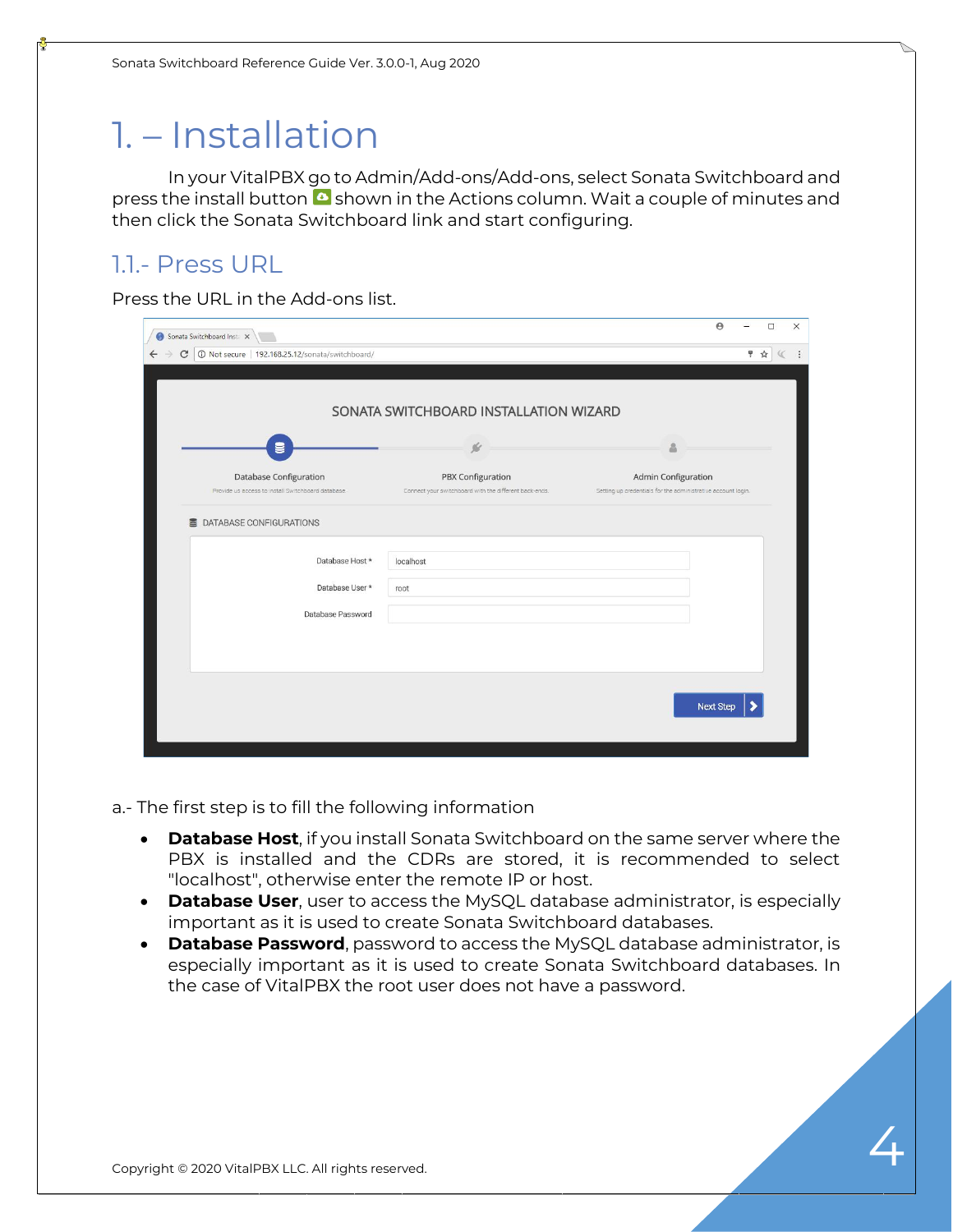b.- The second step is to fill following information

- **Description**, Description of the PBX to which we are going to connect the Switchboard.
- **PBX**, Type of PBX to which we will connect the Switchboard.

| Sonata Switchboard Insta X                                                       |                                                        | A                                                            | $\Box$ | $\times$      |
|----------------------------------------------------------------------------------|--------------------------------------------------------|--------------------------------------------------------------|--------|---------------|
| 192.168.25.12/sonata/switchboard/<br>$\mathcal{C}$<br>$\leftarrow$ $\rightarrow$ |                                                        | ♥ ☆                                                          | ℭ      | $\frac{1}{2}$ |
|                                                                                  |                                                        |                                                              |        |               |
|                                                                                  | SONATA SWITCHBOARD INSTALLATION WIZARD                 |                                                              |        |               |
|                                                                                  |                                                        |                                                              |        |               |
| €                                                                                |                                                        | 2                                                            |        |               |
| <b>Database Configuration</b>                                                    | <b>PBX Configuration</b>                               | Admin Configuration                                          |        |               |
| Provide us access to install Switchboard database.                               | Connect your switchboard with the different back-ends. | Setting up credentials for the administrative account login. |        |               |
| PBX CONFIGURATION                                                                |                                                        |                                                              |        |               |
|                                                                                  |                                                        |                                                              |        |               |
| Description                                                                      | Sonata Switchboard                                     |                                                              |        |               |
| PBX                                                                              | Ombutel                                                | ٠                                                            |        |               |
|                                                                                  |                                                        |                                                              |        |               |
|                                                                                  |                                                        |                                                              |        |               |
|                                                                                  |                                                        |                                                              |        |               |
|                                                                                  |                                                        |                                                              |        |               |
| Prev Step                                                                        |                                                        | <b>Next Step</b>                                             |        |               |
|                                                                                  |                                                        |                                                              |        |               |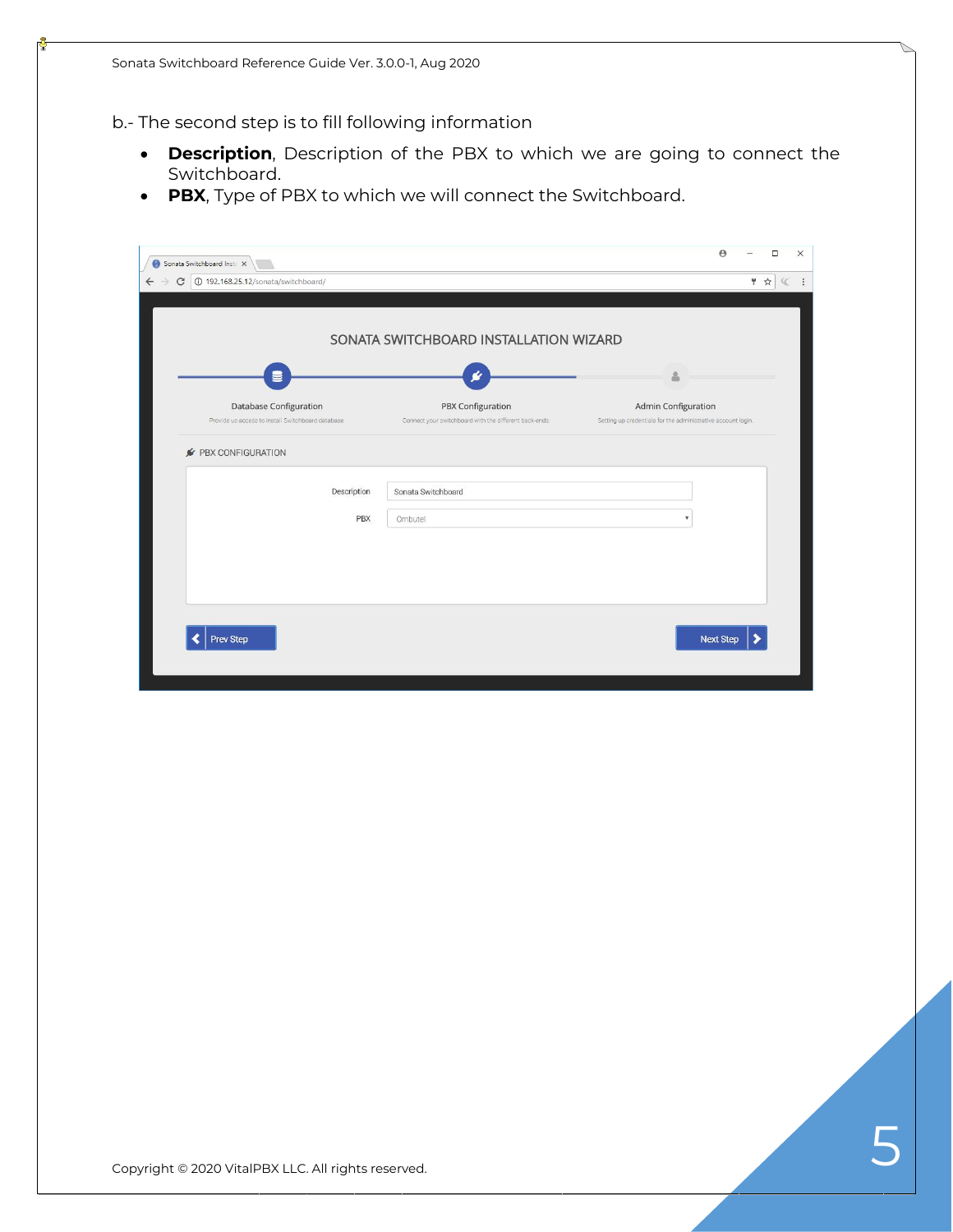c.- The final step is to fill following information

- **Username**, admin user to login into Sonata Switchboard.
- **Password**, admin password.

| ≋                                                                                   |                                                                                    |                                                                                            |
|-------------------------------------------------------------------------------------|------------------------------------------------------------------------------------|--------------------------------------------------------------------------------------------|
| <b>Database Configuration</b><br>Provide us access to install Switchboard database. | <b>PBX Configuration</b><br>Connect your switchboard with the different back-ends. | <b>Admin Configuration</b><br>Setting up credentials for the administrative account login. |
| Username*<br>Password *                                                             | admin<br>                                                                          |                                                                                            |
|                                                                                     |                                                                                    |                                                                                            |
|                                                                                     |                                                                                    |                                                                                            |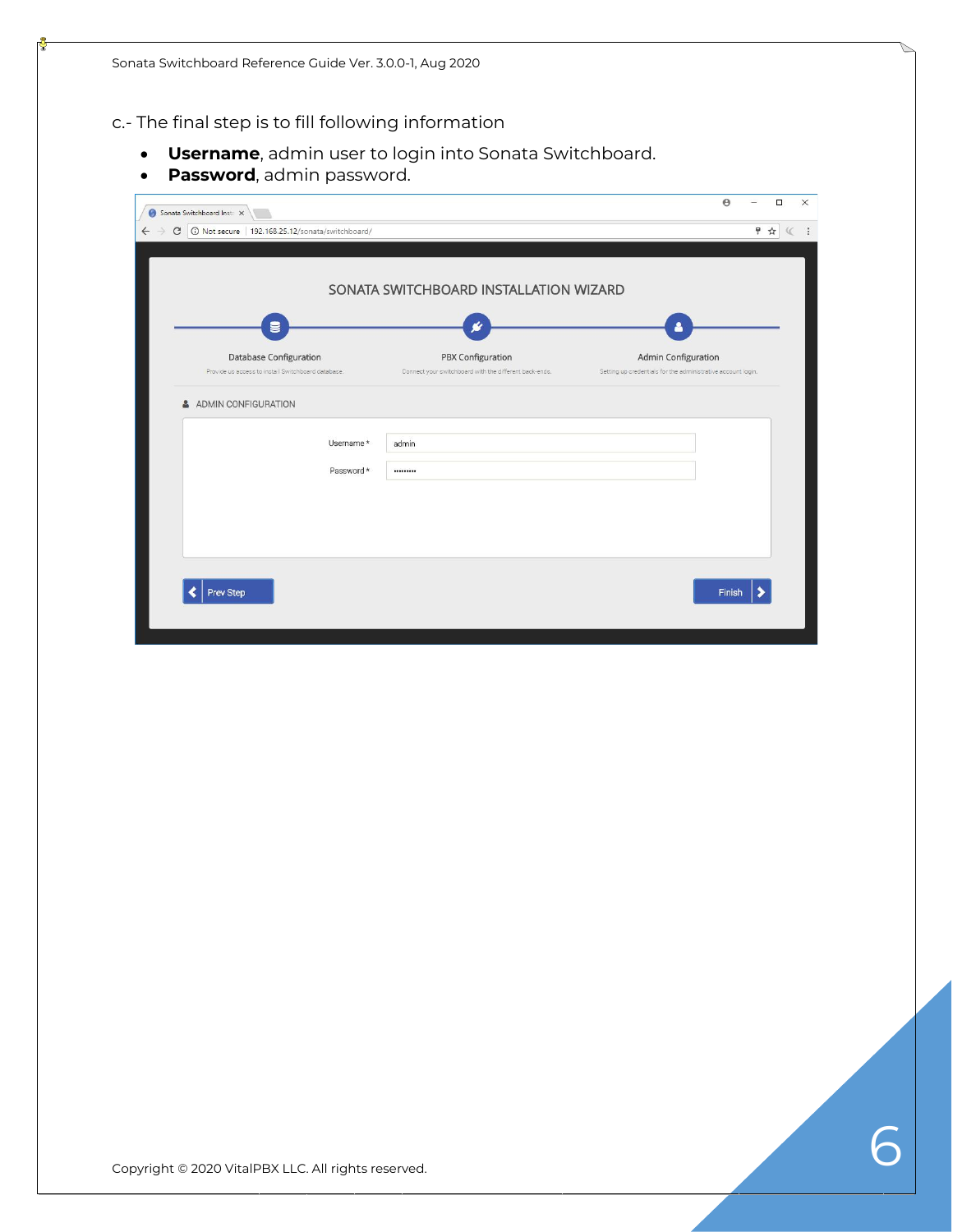d.- Login with the user and password previously created.

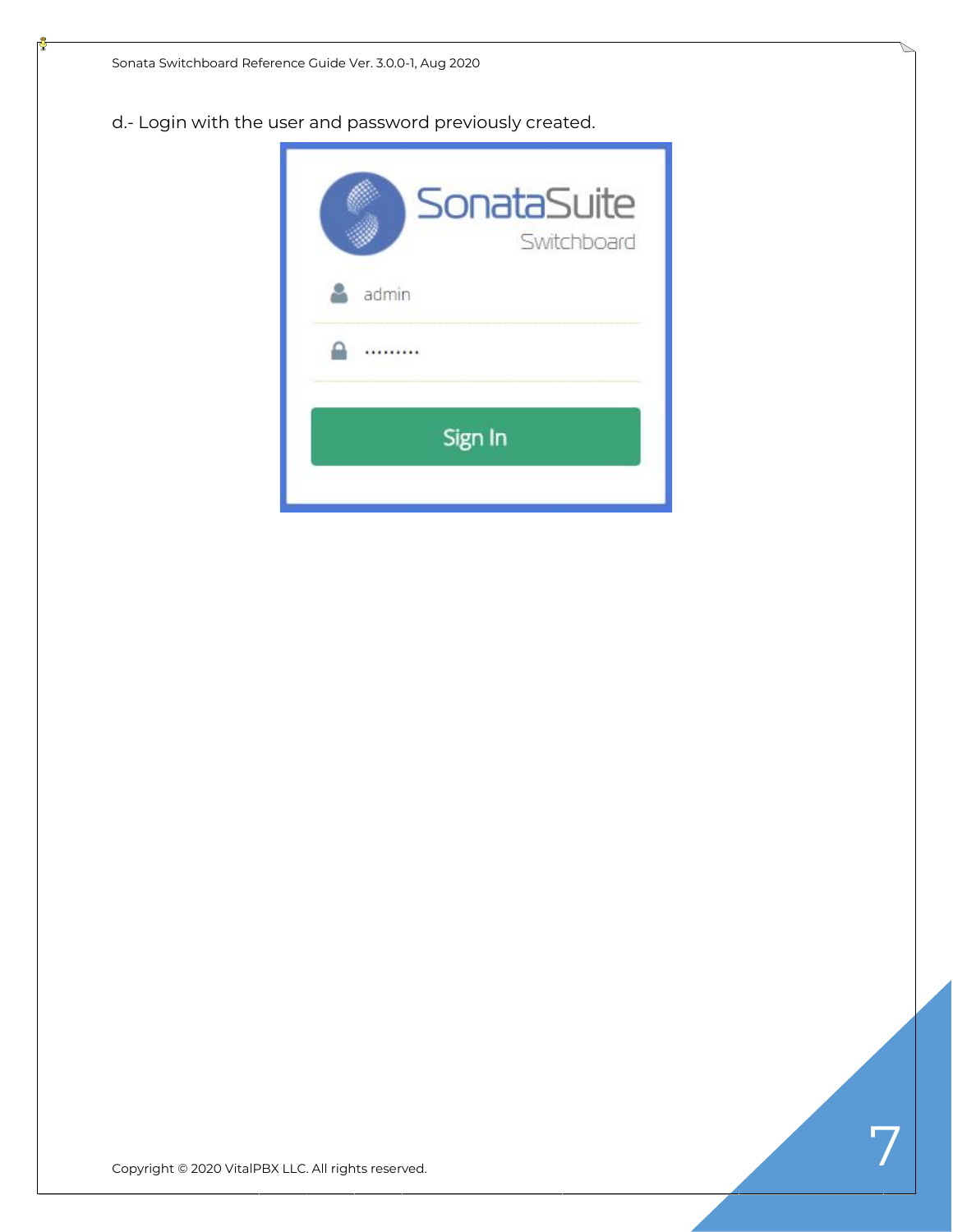### 2.- Administration

#### 2.1.- Connection

Sonata Switchboard connects to VitalPBX through a proprietary API, on this screen we can see the status of this connection and rebuild it in case something is wrong.



Go to Administration/Connection.

| $\equiv$<br>مي<br>س<br>SonataSuite | Switchboard        | <b>ii</b> Dial |                   |           | ⋤ | Rodrigo Cuadra          |
|------------------------------------|--------------------|----------------|-------------------|-----------|---|-------------------------|
| <b>GENERAL</b>                     |                    |                |                   |           |   |                         |
| Description *                      | Sonata Switchboard |                | <b>API Status</b> | Connected |   |                         |
| PBX                                | VitalPBX           | $\checkmark$   |                   |           |   |                         |
|                                    |                    |                |                   |           |   |                         |
|                                    |                    |                |                   |           |   |                         |
|                                    |                    |                |                   |           |   |                         |
|                                    |                    |                |                   |           |   |                         |
|                                    |                    |                |                   |           |   |                         |
|                                    |                    |                |                   |           |   | <b>Build Connection</b> |

- **Description \***, brief description of the connection.
- **PBX**, type of PBX with which we are going to connect.
- **API Status**, shows the connection status.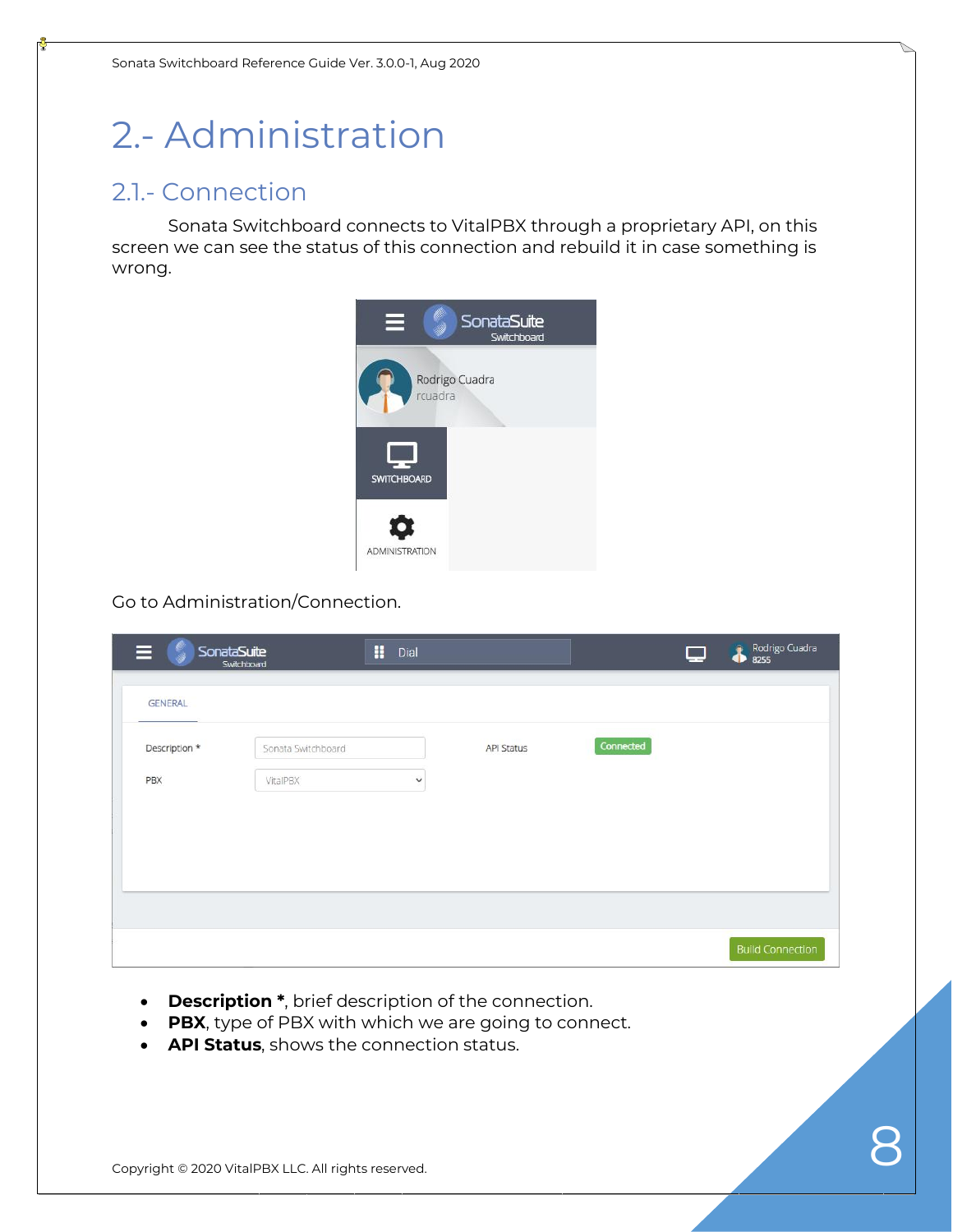#### 2.2.- Roles

Roles are the rights that each user has. To configure it you must go to Roles and select the option that you want the Role to have access to.

| SonataSuite<br>Switchboard                                              | H<br>Dial            |                                                                                               |                   | Rodrigo Cuadra |
|-------------------------------------------------------------------------|----------------------|-----------------------------------------------------------------------------------------------|-------------------|----------------|
| <b>GENERAL</b><br>SWITCHBOARD PRIVILEGES                                |                      |                                                                                               |                   | 這              |
| Role Name*<br>Update Profile <sup>O</sup><br>Share Layouts <sup>O</sup> |                      | Get Updates <sup>O</sup><br>Layouts Creation <sup>8</sup><br>E<br>Default Layout <sup>@</sup> |                   |                |
| Menu Access<br><b>Select All</b>                                        |                      |                                                                                               | <b>Remove All</b> |                |
| Switchboard<br>Administration<br>Users<br>Roles                         | $\rightleftharpoons$ |                                                                                               |                   |                |
| Settings<br>Connection<br>Licensing                                     |                      |                                                                                               |                   |                |
|                                                                         |                      |                                                                                               |                   | Save           |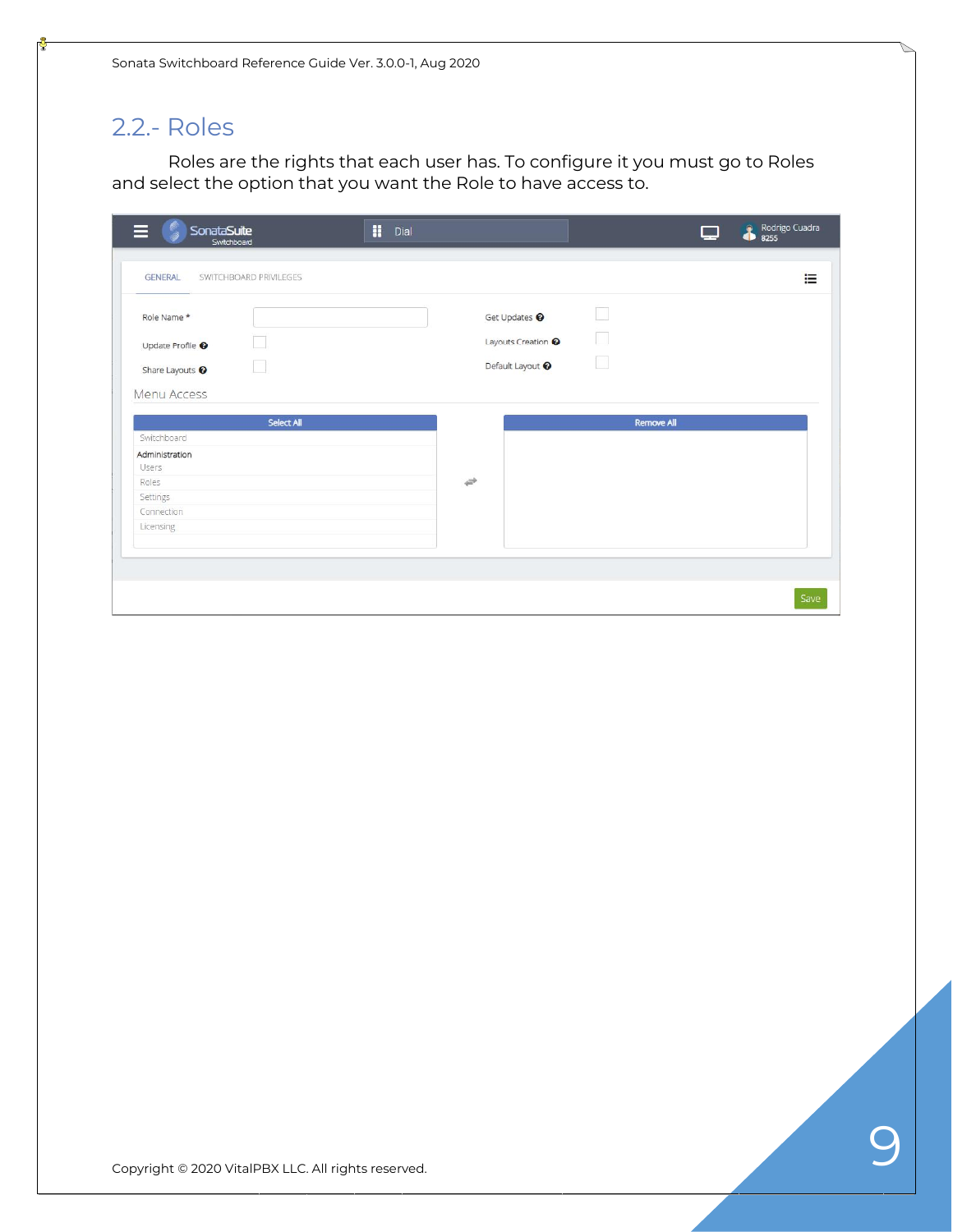Then in the Privileges, we have two options. One, the items included in the Role, and the second include Actions.

| SonataSuite                     | Switchboard            | H<br>Dial |                                   |  | Rodrigo Cuadra |
|---------------------------------|------------------------|-----------|-----------------------------------|--|----------------|
| GENERAL                         | SWITCHBOARD PRIVILEGES |           |                                   |  | 洼              |
| Extensions <sup>@</sup>         |                        | $\equiv$  | Conferences <sup>O</sup>          |  | Ξ              |
| Queues <sup><sup>O</sup></sup>  |                        | $\equiv$  | Trunks <sup>O</sup>               |  | $\equiv$       |
| Parking Lots <sup>O</sup>       |                        | $\equiv$  |                                   |  |                |
| <b>Widget Actions</b>           |                        |           |                                   |  |                |
| Extensions Actions <sup>@</sup> |                        | $\equiv$  | Conferences Actions <sup>O</sup>  |  | 洼              |
| Queues Actions <sup>O</sup>     |                        | $\equiv$  | Queued Calls Actions <sup>O</sup> |  | $\equiv$       |
| Parking Actions <sup>O</sup>    |                        | $\equiv$  | Trunks Actions <sup>O</sup>       |  | 三              |
|                                 |                        |           |                                   |  |                |
|                                 |                        |           |                                   |  |                |
|                                 |                        |           |                                   |  | Save           |

In Extensions Actions, we have:

- Originate Call
- Spy
- Spy with Whisper
- Hang-up
- Pickup Call
- Transfer
- Supervise Transfer

In Queue Actions, we have:

- Add Member
- Remove Member
- Pause/Un-Pause

In Parking Action, we have:

• Un-park

In Conferences Actions, we have:

- Kick
- Mute/Un-Mute
- In Queue Calls Action, we have:
	- Take Call
	- Transfer Calls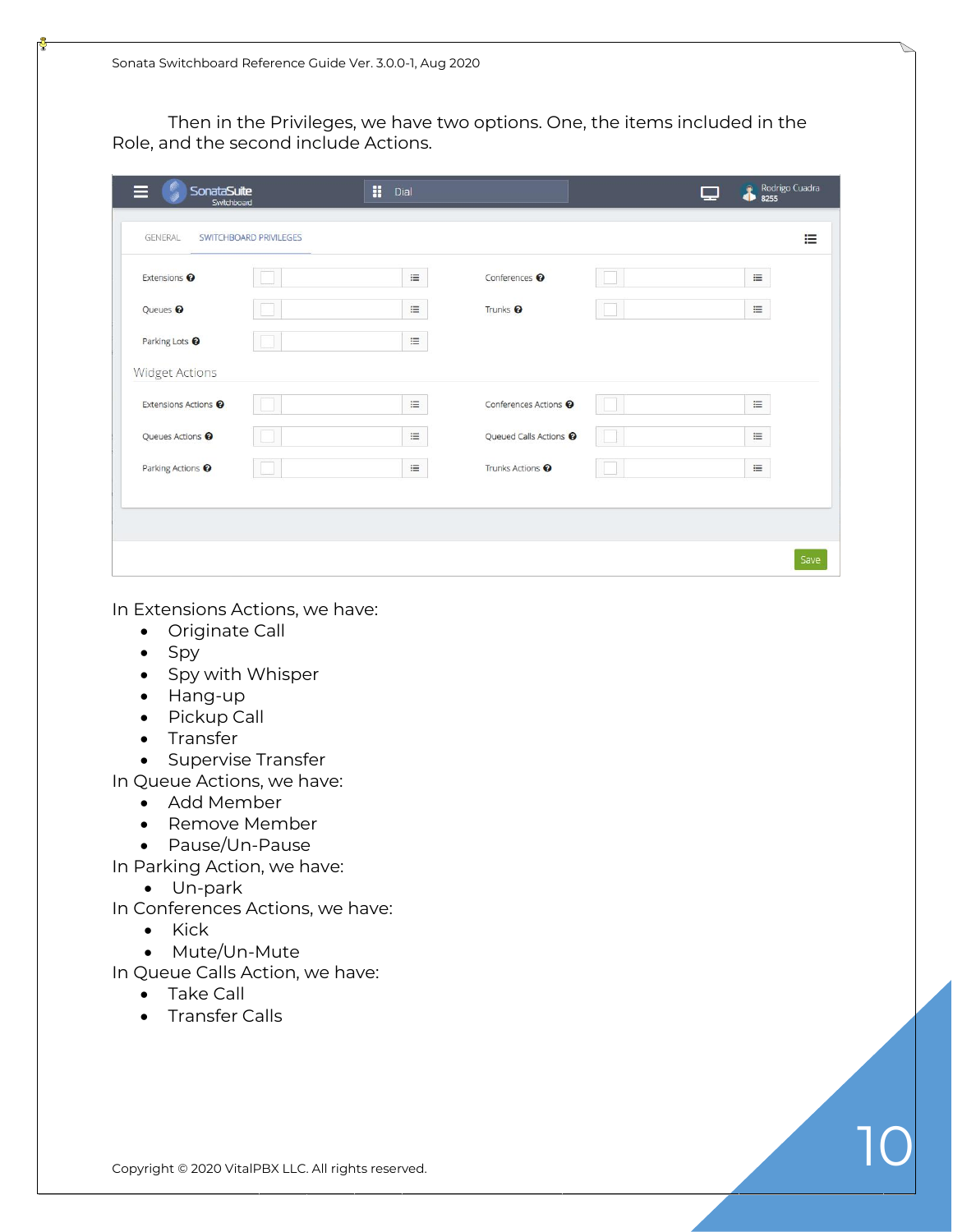#### 2.3.- Users

You can create multiple users associated with their own extension. Each user can have certain privileges regulated by the Role to which he or she is associated. To configure users to go to Administration/Users and create the Users.

| GENERAL             |               |              |                                        |                            |              |
|---------------------|---------------|--------------|----------------------------------------|----------------------------|--------------|
| Full Name*          |               |              | Assigned Extension <sup>@</sup>        | None                       | Ý.           |
| Username *          |               |              | Supervisor's Extension <sup>O</sup>    | None                       | $\checkmark$ |
| Password *          |               |              | E-mail                                 |                            |              |
| Repeat Password *   |               |              | Timezone                               | (GMT +0:00) Africa/Abidjan | ۰            |
| Role                | Administrator | $\checkmark$ | Language                               | English                    | $\checkmark$ |
| Layout              | Default       | $\checkmark$ | Queues Sound Notification <sup>@</sup> | b.                         |              |
| Tenant <sup>@</sup> | VitalPBX      | $\sim$       | Active Account @                       | $\checkmark$               |              |

Fill the following information:

- **Full name**, full name of the person.
- **Username**, username to login to the application.
- **Password**, password to login to the application.
- **Repeat Password**, confirm password to login to the application.
- **Role**, select the role (created previously).
- **Layout**, select Layout to show it in startup.
- **Tenant,** allows you to define to which tenant belongs to this user. When this user logged into to the platform, it will be able to only see info for the tenant assigned.
- **Assigned Extension**, the user can use this extension to login to the system or execute any allowed actions.
- **Supervisor's Extension,** the users with a supervisor assigned will be able to request help to its supervisor from the.
- **Email**, optional.
- **Time Zone**, time zone of the user.
- **Language**, language to show the interface.
- **Queue Sound Notification**, if is checked, a sound notification is played when a new caller joins to any queue visible in your switchboard.
- **Activate Account**, if you un-check this option the user won't be able to login to the GUI.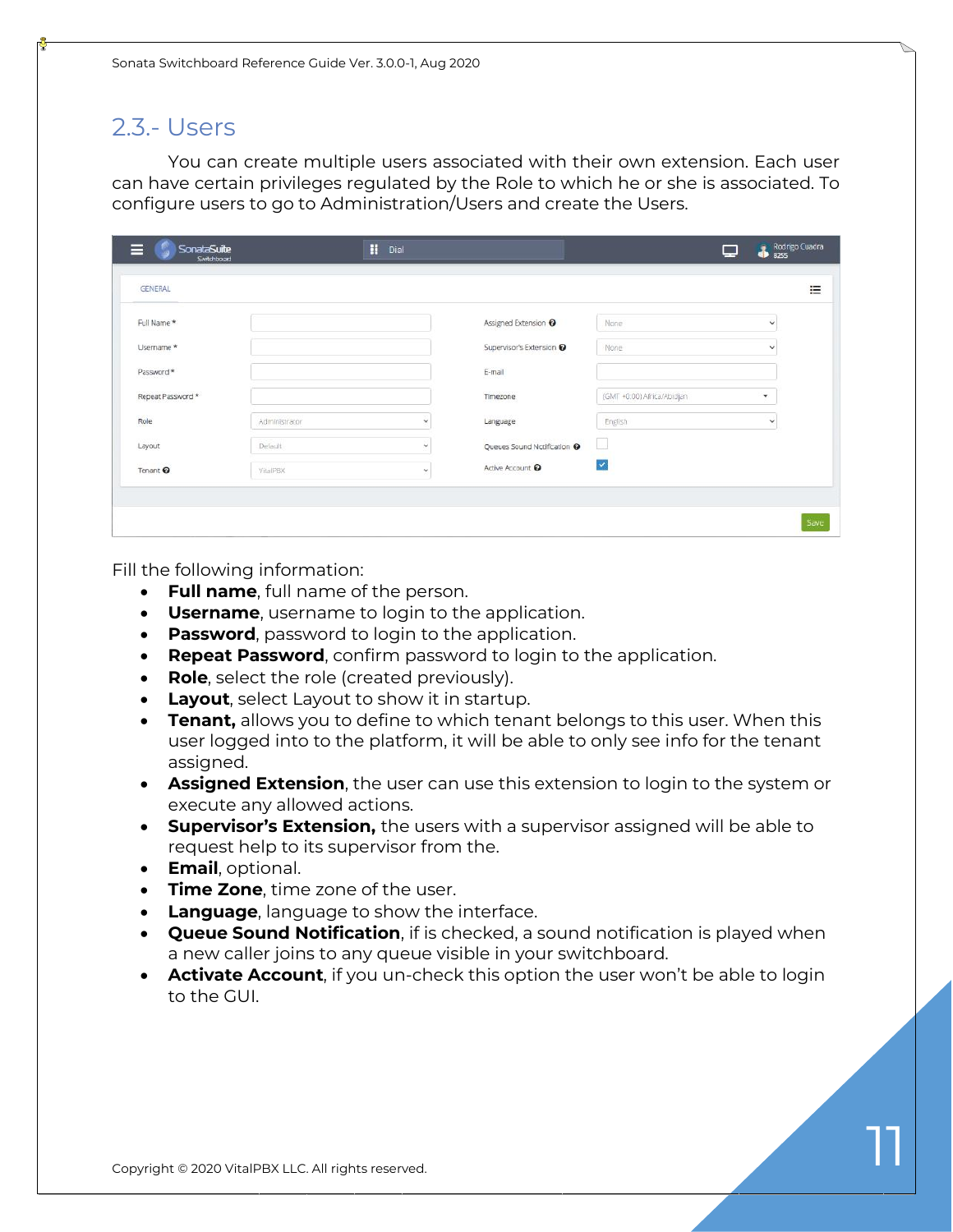#### 2.4.- Settings

In Settings the reasons of Pause are configured, very useful when creating reports by agents. To configure this option, go to Switchboard/Administration Settings.

| —<br><b>SonataSuite</b><br>Switchboard | Ħ.<br>Dial                  |                    |  | Rodrigo Cuadra<br>8255 |
|----------------------------------------|-----------------------------|--------------------|--|------------------------|
| GENERAL                                |                             |                    |  |                        |
| Queues Pause Reasons                   | Lunch Meeting Bathroom Away |                    |  |                        |
| Contextual Menu Trigger <sup>O</sup>   | Right Click                 | $\checkmark$       |  |                        |
|                                        |                             |                    |  |                        |
|                                        |                             |                    |  |                        |
|                                        |                             | <b>The Company</b> |  |                        |

Fill the following information:

- **Queues pause Reasons**, add the different pause reasons.
- **Contextual menu Trigger,** specifies what event on widgets elements triggers the context menu.

#### 2.5.- License

Sonata Switchboard installs a free version that is limited to monitor 15 extensions and create 3 Widgets, if you want the Pro version, you must enter the code in Administration/Licensing. You can buy this code on our website, https://www.vitalpbx.org.



Copyright © 2020 VitalPBX LLC. All rights reserved.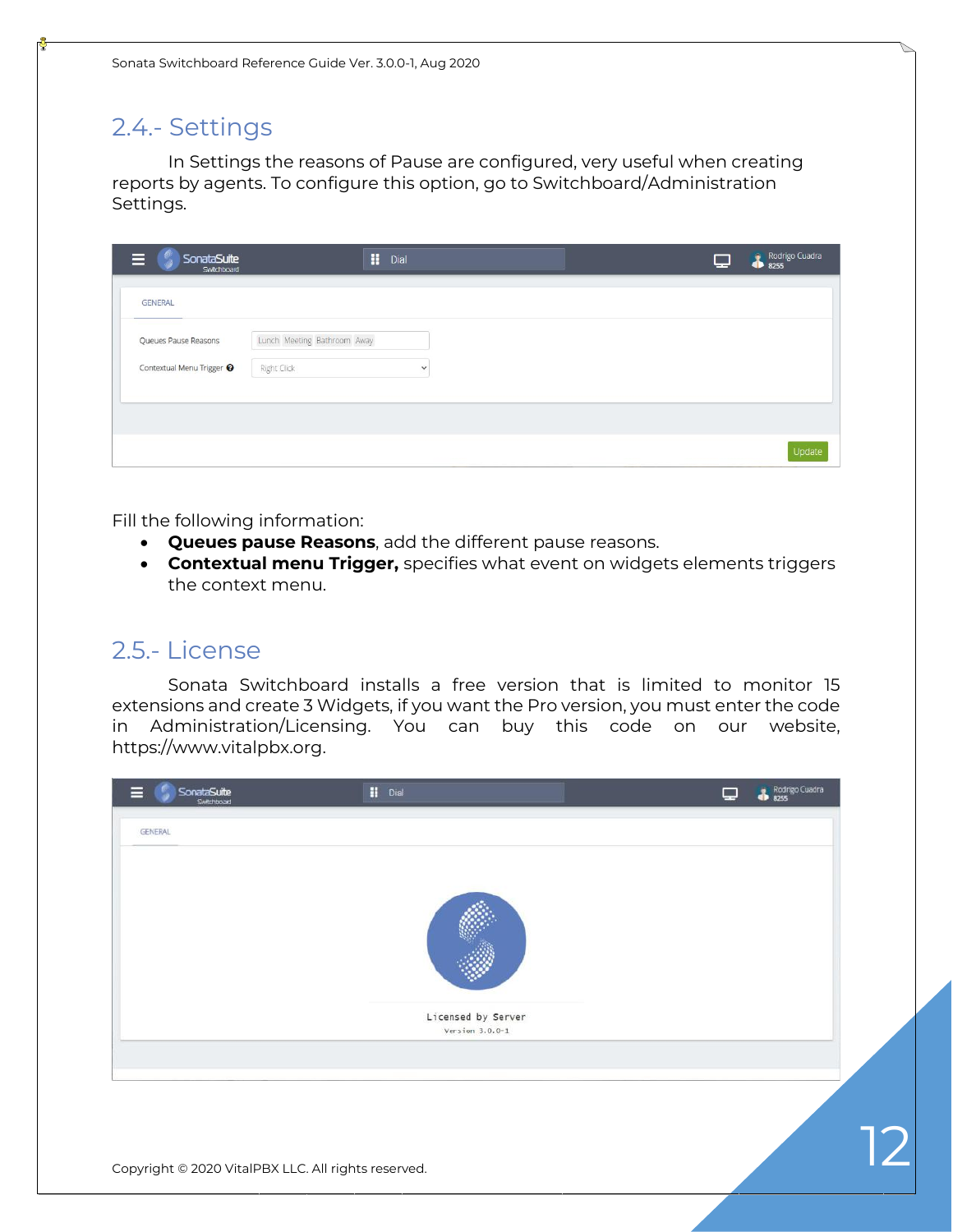### 3.- Switchboard

SwitchBoard is an interface with which you can monitor and manage the different activities of your PBX. The different modules that this application has are:

- My Extension
- My Queues
- Extensions
- Console
- Queues
- Conferences
- Parking Lots
- Queues Stats Summary
- Queues Members Summary
- Queue Calls
- Queue Overview
- Queues Calls Counter
- Trunk

| MY EXTENSION                             |                | $-4$                | <b>EXTENSIONS</b>      |                             |                    |                               |                  |                      |                     |                          |                | $9 - 41$                   | TRUNK                 | $-40.03$                                                  |
|------------------------------------------|----------------|---------------------|------------------------|-----------------------------|--------------------|-------------------------------|------------------|----------------------|---------------------|--------------------------|----------------|----------------------------|-----------------------|-----------------------------------------------------------|
| $C$ <sup>+</sup> 8355 - Rodrigo Cu       |                | 0031                | 8255 - RODRIGO CUADRA  |                             |                    |                               |                  |                      |                     |                          |                |                            | <b>ENGINEERING</b>    |                                                           |
|                                          |                |                     | (* 8355 - Rodrigo Cu.  |                             | $-0011$<br>tion #  | 8250 - RECEPCION              |                  | & mo E               | B253 - CONTABILIDAD |                          | Ar Dio E       |                            | <b>ESC Honduras</b>   |                                                           |
|                                          |                |                     | 8260 - OSCAR ROMERO    |                             |                    | 8264 - RUMMER MORAGA          |                  |                      |                     | B267 - CABINA TELEFONICA |                |                            |                       |                                                           |
|                                          |                |                     |                        |                             | $2$ min $1$        |                               |                  | DND #                |                     |                          | DAD            |                            |                       |                                                           |
| 曲                                        |                | $\leftarrow$        | 8271 - MAYNOR PERALTA  |                             |                    | 8274 - ROGER                  |                  |                      | 8299 - ALARMA       |                          |                |                            |                       |                                                           |
|                                          | $\overline{2}$ | $\overline{3}$      |                        |                             | Artisto 1          |                               |                  | DED 1                |                     |                          | DND !          |                            | <b>DARKING</b>        | $ +$ $\Omega$                                             |
| 4                                        | 5              | 6                   | 8601 - YASSIER BONILLA |                             |                    | 8604-EMANUEL LYONS DESKTOP    |                  |                      |                     | 8303 - VIOLETA MERCADO   |                |                            | 700 - Dellaut Parking |                                                           |
| $\overline{7}$                           | 8              | $\overline{9}$      |                        |                             | <b>DRD</b>         |                               |                  | DND-                 |                     |                          | bein #         |                            |                       |                                                           |
| is.                                      | $\circ$        | $#$                 |                        |                             |                    |                               |                  |                      |                     |                          |                |                            |                       |                                                           |
|                                          |                |                     |                        | 8355 - RODRIGO CLIADRA WIFI |                    |                               |                  |                      |                     |                          |                |                            |                       |                                                           |
|                                          |                |                     | (1 8255 - Rodrigo Cu.) |                             | 0011.<br>DHD 1     | 8608 - EMANUEL LYONS-EL VALLE |                  | <b>Did E</b>         |                     |                          |                |                            |                       |                                                           |
|                                          |                |                     |                        |                             |                    |                               |                  |                      |                     |                          |                |                            |                       |                                                           |
|                                          |                |                     |                        |                             |                    |                               |                  |                      |                     | $= 4:2$                  | SUPPORT        | $-0.1$                     | SALES                 |                                                           |
|                                          | Strategy       | Loggedin<br>Members | Available<br>Members   | Queued<br>Calls             | Completed<br>Calls | Abandoned<br>Calls            | Service<br>Level | Longest Hold<br>Time | Hold<br>Time        | Talk<br>Time             |                | 2<br>Completed Calls       |                       |                                                           |
| QUEUES SUMMARY<br>Queue<br>300 - Soporte | Ring All       | $\overline{2}$      | ž                      | $\circ$                     | $\overline{2}$     |                               | 0.0              | $\circ$              | 9                   | 36                       | 0%             | Abandoned Calls            | <b>O%</b>             | $= 0$ $\Omega$<br>Completed Calls<br>Ð<br>Abandoned Calls |
| 301 - Ventas                             | Ring All       | 4                   | ñ.                     | x,                          |                    | $\overline{0}$                | 0.0              | $\mathcal{D}$        | 3                   | 89                       | 5.8            | $\circ$                    | 红人                    | Ð                                                         |
| $302 -$<br>Contabilidad                  | Ring All       | $\mathbb{O}$        | O.                     | $\circ$                     | $\alpha$           | Ō.                            | 00               | o                    | n.                  | ö.                       | 0              | SLA Targett                |                       | <b>SLATIFIED</b>                                          |
| SOO - Telesoft                           | Ring All       | $\bar{z}$           | $\mathbb{Z}$           | $\circ$                     | 0                  | 0:                            | 0.0              | 0                    | 0                   | $\circ$                  | Watting Califa | 00:00<br>Longest Hold Call | 0<br>Waring Calif.    | 00:00<br>Longest Hold Call                                |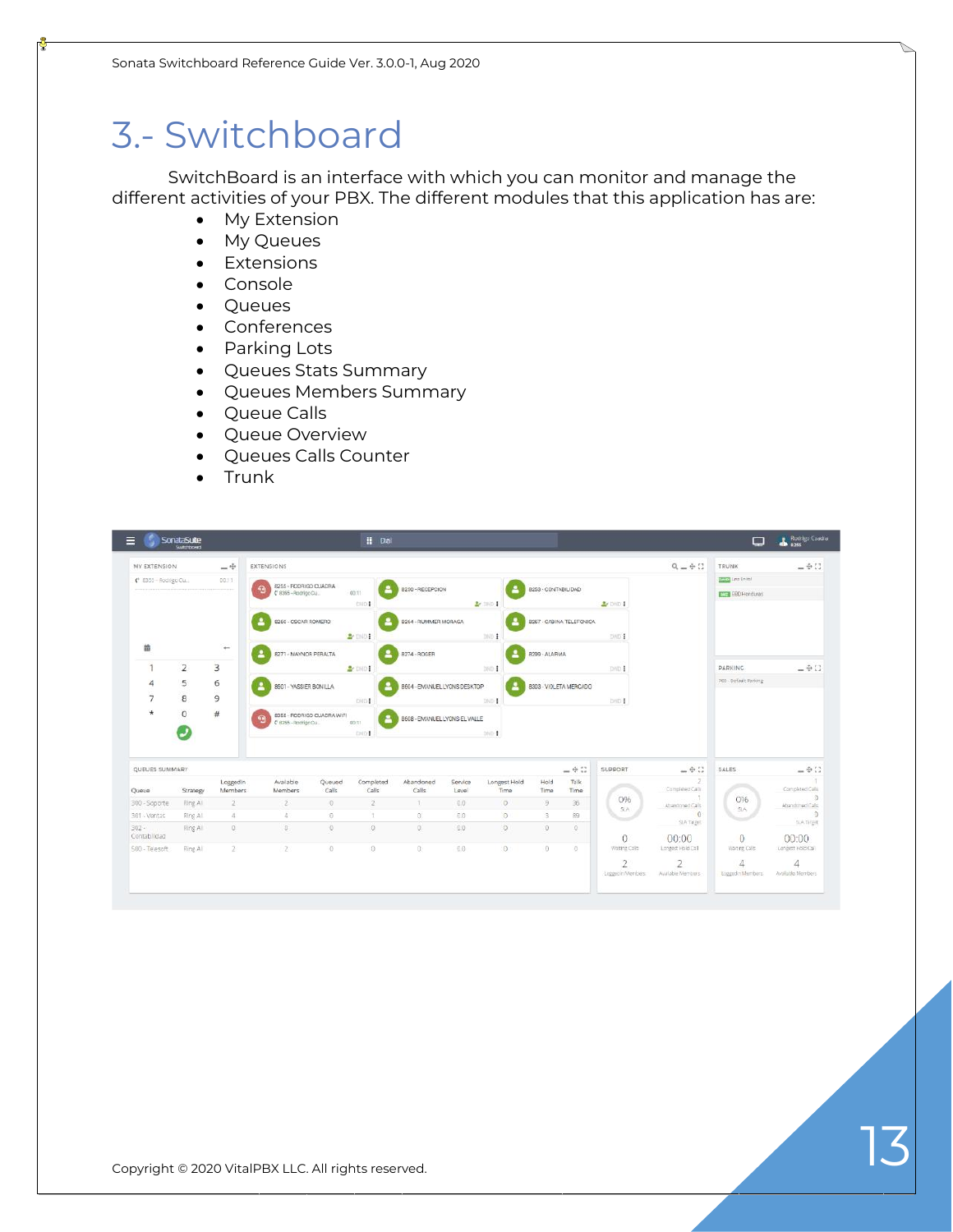#### 3.1.- My Extension

Shows my extension status and management; Transfer, Park and Hang-up (to activate these options you need to select the call).



If your extension belongs to a queue, the menu will appear to manage the Login, Logout, Pause and Unpause when you press the icon .



If you press the calendar  $\stackrel{\text{iii}}{\text{m}}$  icon a call history will appear.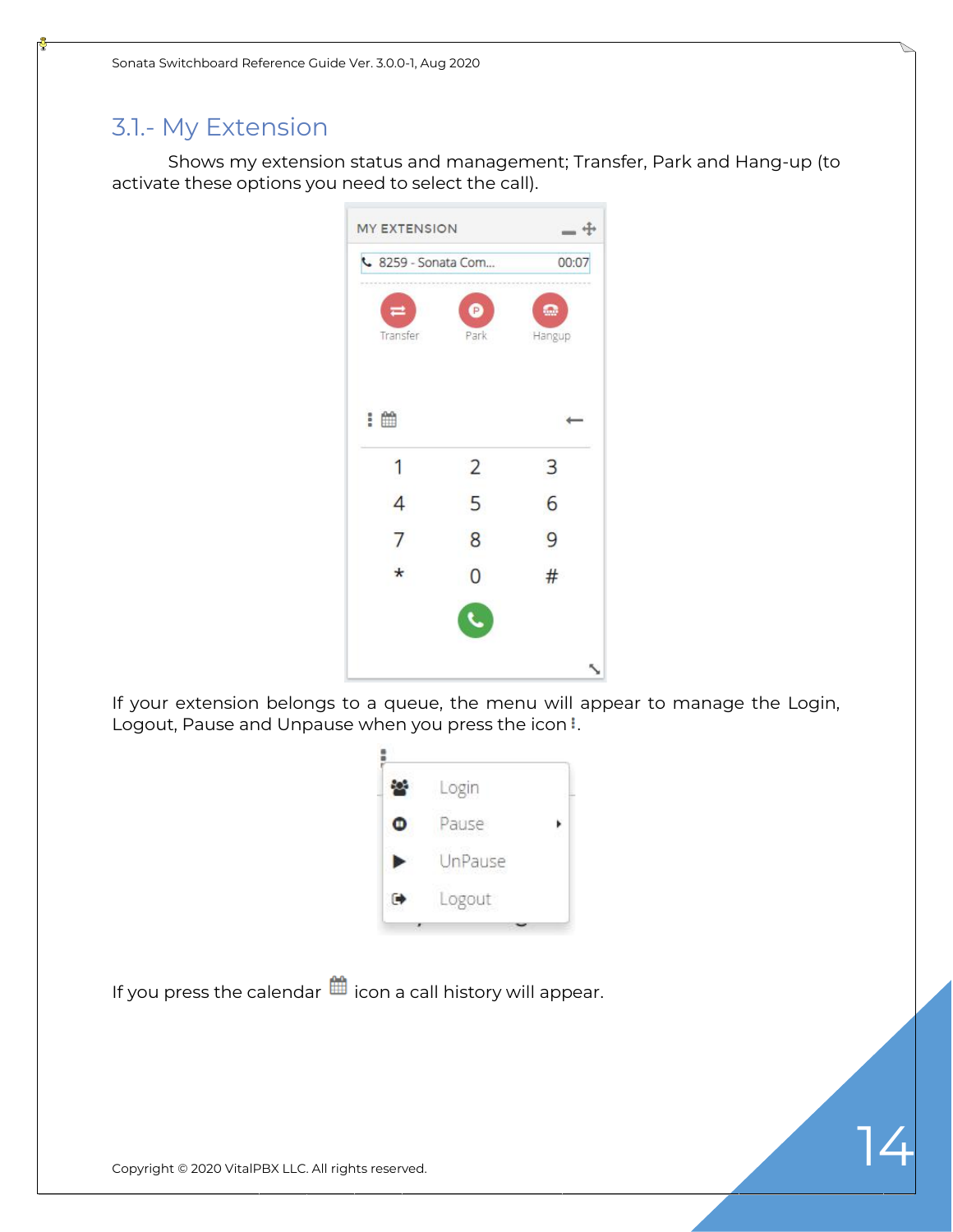#### 3.2.- My Queues

Shows all the queues to which the extension belongs.

| MY QUEUES             |               |                                                           |                |
|-----------------------|---------------|-----------------------------------------------------------|----------------|
| Queue                 | <b>Status</b> | Calls Taken                                               | Queued Calls   |
| 400 - Soporte Tecnico |               |                                                           | 0              |
| 401 - Ventas          |               | &x LogOut<br><b>O</b> Pause<br><b>O</b> Pause With Reason | 0<br>$\bullet$ |
|                       |               |                                                           |                |
|                       |               |                                                           |                |
|                       |               |                                                           |                |

Possible actions (Right Click over the green, red, or yellow circle)

- **LogIn**, Add the Agent to the Queue
- **Logout**, Remove the Agent off the Queue
- **Pause/UnPause**, Pause or UnPause the Agent on the Queue
- **Pause with Reason**, Pause the Agent on the Queue with specify reason.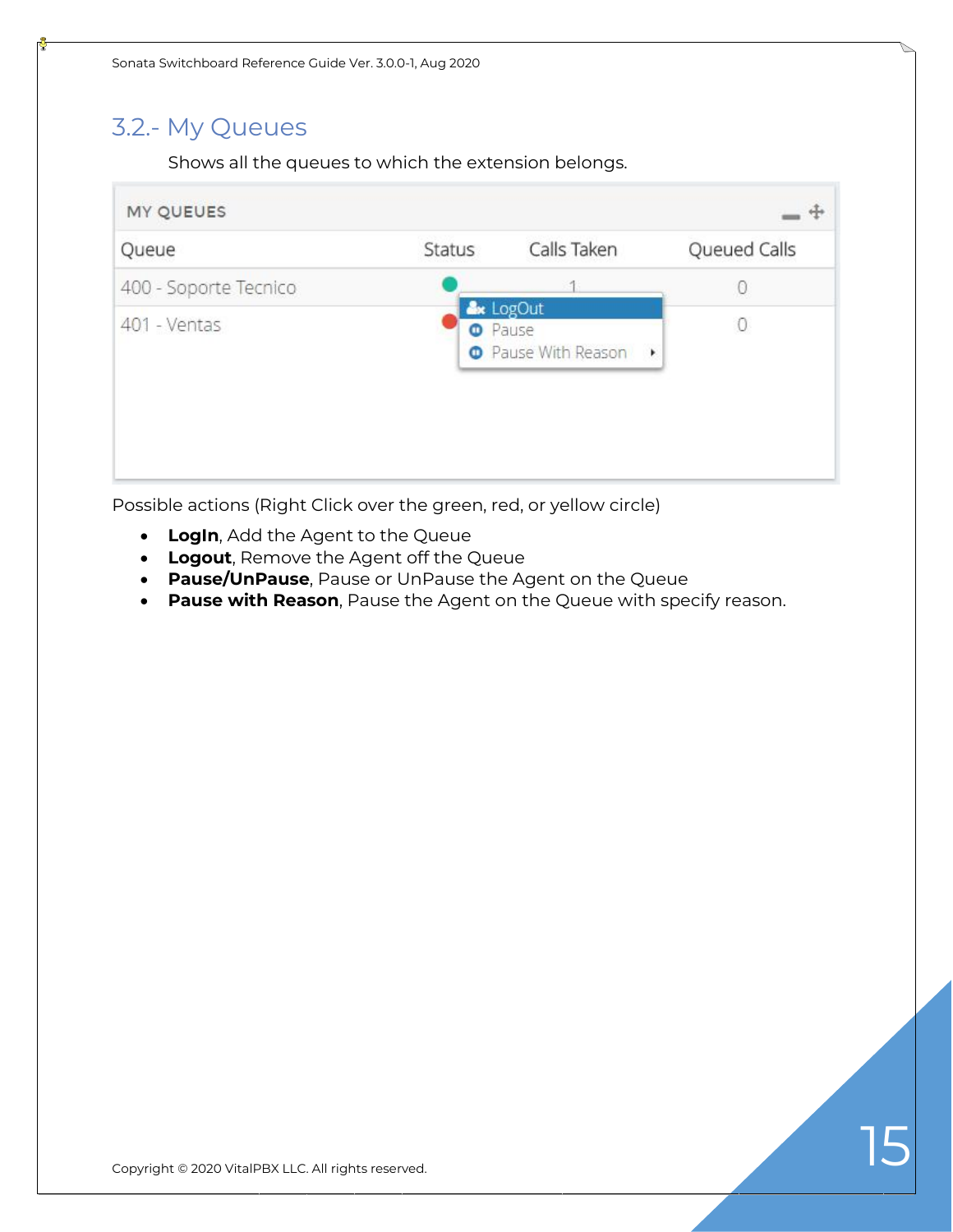### 3.3.- Extensions and Console Mode

It shows all extensions with their respective status with the possibility of interacting with them. You can hide extensions that are not registered in the system.

| <b>EXTENSIONS</b>                               |                                    |                               |                          |        | $Q = \oplus \Box$ |
|-------------------------------------------------|------------------------------------|-------------------------------|--------------------------|--------|-------------------|
| 8255 - RODRIGO CUADRA<br>⊕<br>$C^{4}$ *71 - *71 | 00:04                              | 8250 - RECEPCION              | 8253 - CONTABILIDAD      |        |                   |
|                                                 | DND:                               | $\sim$ DND :                  |                          | & DND! |                   |
| 8260 - OSCAR ROMERO                             |                                    | 8264 - RUMMER MORAGA          | 8267 - CABINA TELEFONICA |        |                   |
|                                                 | $2$ DND:                           | DND:                          |                          | DND :  |                   |
| 8271 - MAYNOR PERALTA                           |                                    | 8274 - ROGER                  | 8299 - ALARMA            |        |                   |
|                                                 | $\blacktriangleright$ DND $\vdash$ | DND:                          |                          | DND:   |                   |
| 8601 - YASSIER BONILLA                          | ₽                                  | 8604 - EMANUEL LYONS DESKTOP  | 8303 - VIOLETA MERCADO   |        |                   |
|                                                 | DND:                               | DND:                          |                          | DND:   |                   |
| 8355 - RODRIGO CUADRA WIFI                      |                                    | 8608 - EMANUEL LYONS-EL VALLE |                          |        |                   |
|                                                 | DND:                               | DND :                         |                          |        |                   |

The Console mode only shows the extensions and their status, it does not show the number they are talking with, this is very useful to use as an operator console.

| <b>CONSOLA</b>                   |                            |                     |                    |               | $- + x$              |
|----------------------------------|----------------------------|---------------------|--------------------|---------------|----------------------|
| 8 8255 - RODRIGO CUADRA          | 8 8253 - CONTABILIDAD      | 8 8254 - MARIA ATHA |                    |               | 8 8251 - FELIX GALLO |
| 8<br>8267 - CABINA TELEFONICA    | 8 8271 - JONATHAN GUADAMUZ | B.                  | 8270 - JOSE MIGUEL |               | A 8252 - JUAN ROMERO |
| $\mathbf{B}$<br>8250 - RECEPCION | 8303 - VIOLETA MERCADO     | 8 8263.             |                    | Spy           | 2233 - CAFE          |
| <b>8</b> 8299 - ALARMA           | 8 8256 - DORA RIVAS        |                     | C)                 | Spy & Whisper |                      |
|                                  |                            |                     | 0                  | Hangup        |                      |
|                                  |                            |                     | 80)                | Barge         |                      |
|                                  |                            |                     |                    |               |                      |

Possible actions (Right Click over the button)

- **Call**, call to selected extension
- **Blind Transfer**, transfer the call to the selected extension.
- **Attended Transfer**, transfer the call to the selected extension with supervision.
- **Spy**, spy selected extension.
- **Spy & Whisper**, spy selected extension with whisper.
- **Hang-Up**, hang up the call.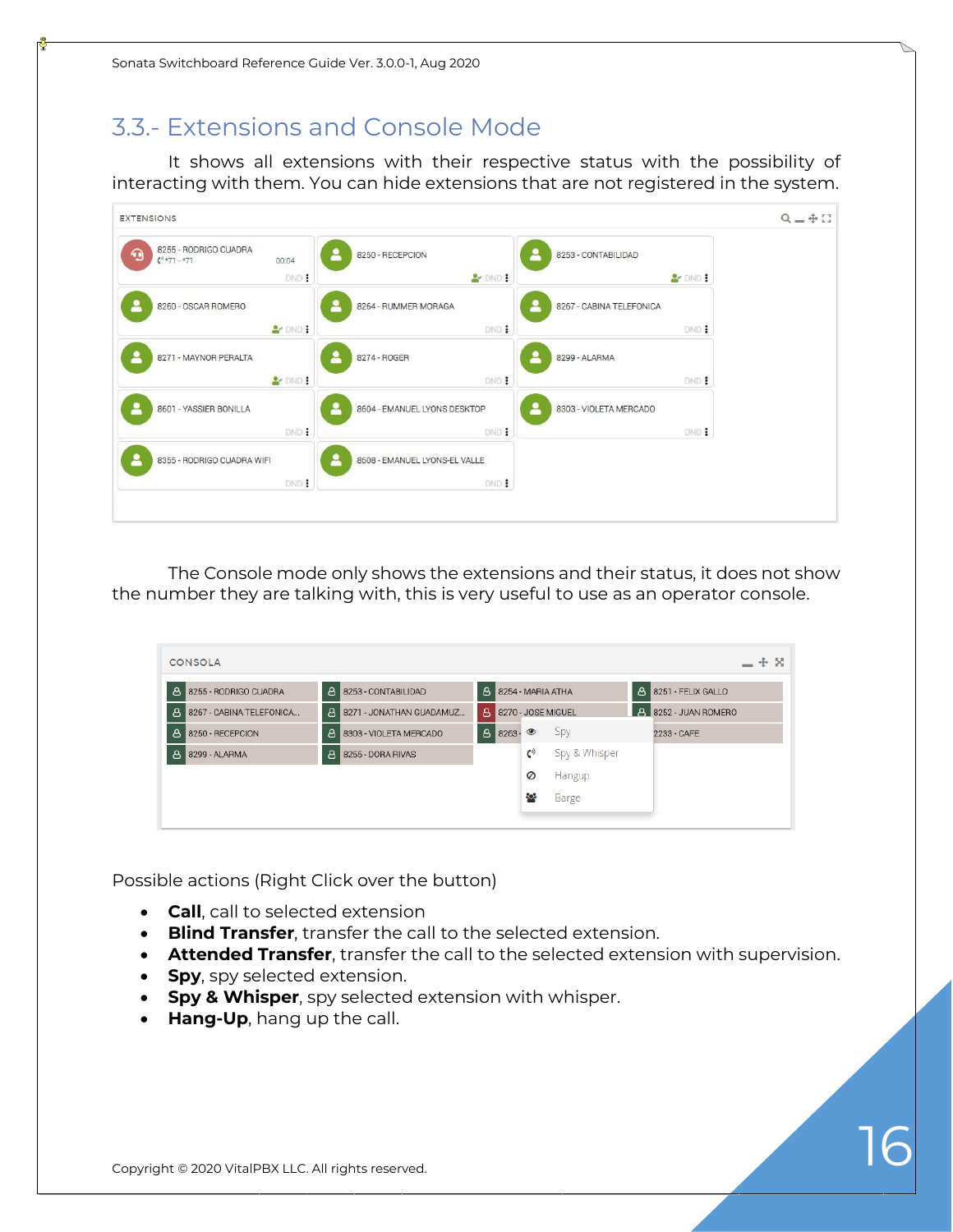#### 3.4.- Queues

Show all Queues



Possible actions (Right Click over Icon or Over the Member)

- To add a Dynamic Member just click over the Icon of the Queue.
- To Remove Dynamic Member just click over the Member and remove it.
- To Pause or Un-Pause the Agent just click over the Agents.

#### 3.5.- Conferences

Show all the conferences



Possible actions (Right Click over Conference Member)

- **Kick**, remove the Member.
- **Mute**, put the Member in mute.
- **Un-Mute**, remove the mute from the member.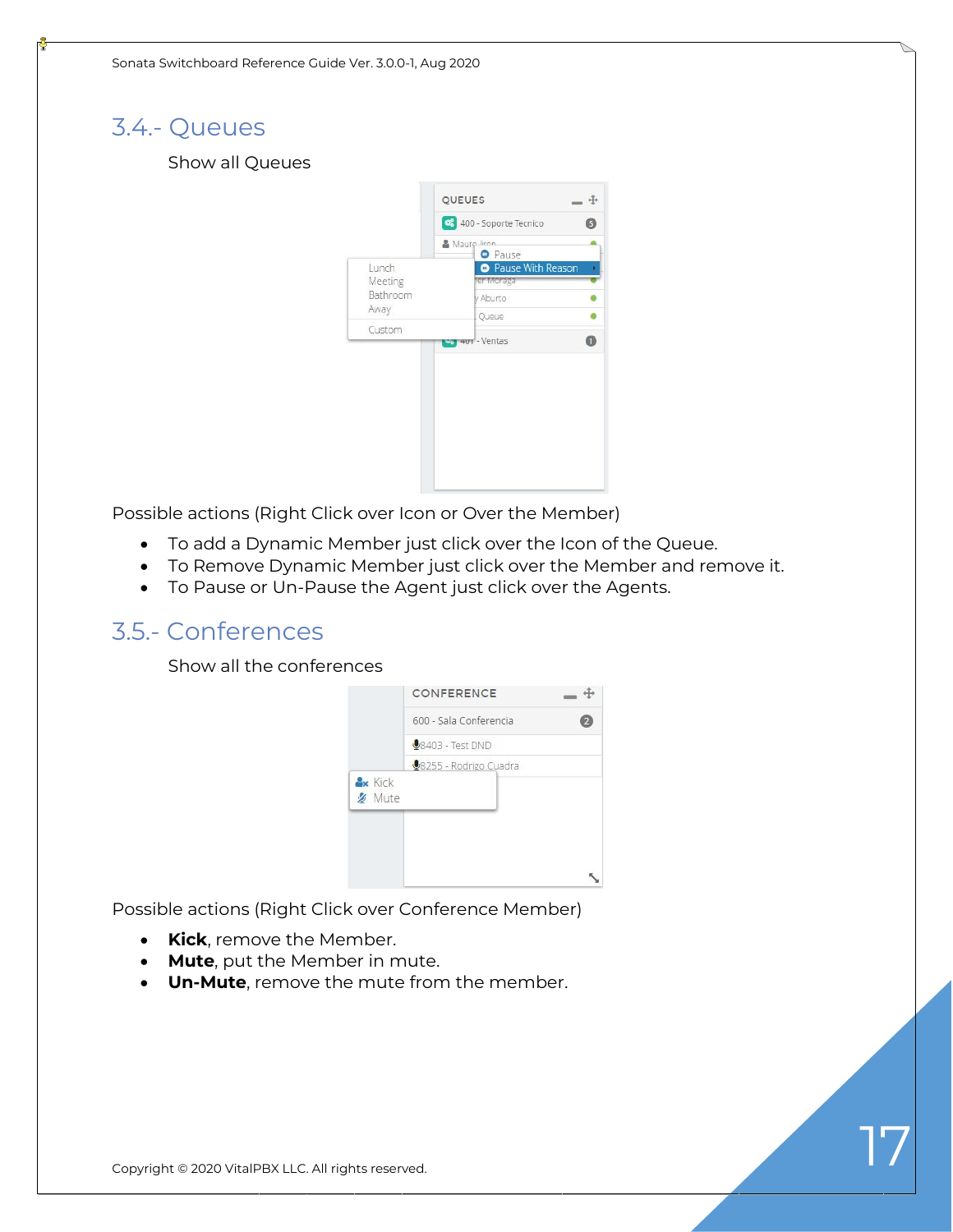#### 3.6.- Parking Lots

Show all the Parking Lots



Possible actions (Right Click over parking Number)

• **Pickup**, take the call.

#### 3.7.- Queues Stats Summary

Show complete information about the Queues.

| QUEUES STATS SUMMARY  |          |                  |                   |              |                 |                 |               |                   |           | $- +$       |
|-----------------------|----------|------------------|-------------------|--------------|-----------------|-----------------|---------------|-------------------|-----------|-------------|
| Queue                 | Strategy | LoggedIn Members | Available Members | Queued Calls | Completed Calls | Abandoned Calls | Service Level | Longest Hold Time | Hold Time | Talk Time   |
| 400 - Soporte Tecnico | Ring All |                  |                   |              |                 |                 | 0.0           | 00:00:00          |           | $\theta$    |
| 401 - Ventas          | Ring All |                  |                   | 0            | $\circ$         | v               | $0.0\,$       | 00:00:00          | o         | $\mathbb O$ |
|                       |          |                  |                   |              |                 |                 |               |                   |           |             |

- **Queue**, number and name of the Queue.
- **Strategy**, Ring Strategy of the Queue.
- **Logged In members**, Quantity of members that are logged in the Queue.
- **Available Members**, Quantity of members that are available in the Queue.
- **Queue Calls**, current calls in the Queue.
- **Completed Calls**, completed calls in the Queue.
- **Abandoned Calls**, abandoned calls in the Queue.
- **Service Level**, percentage of calls answered before a certain quantity of seconds.
- **Longest Hold Call**, call that has the most time in queue
- **Hold Time**, total hold time.
- **Talk Time**, total talk time.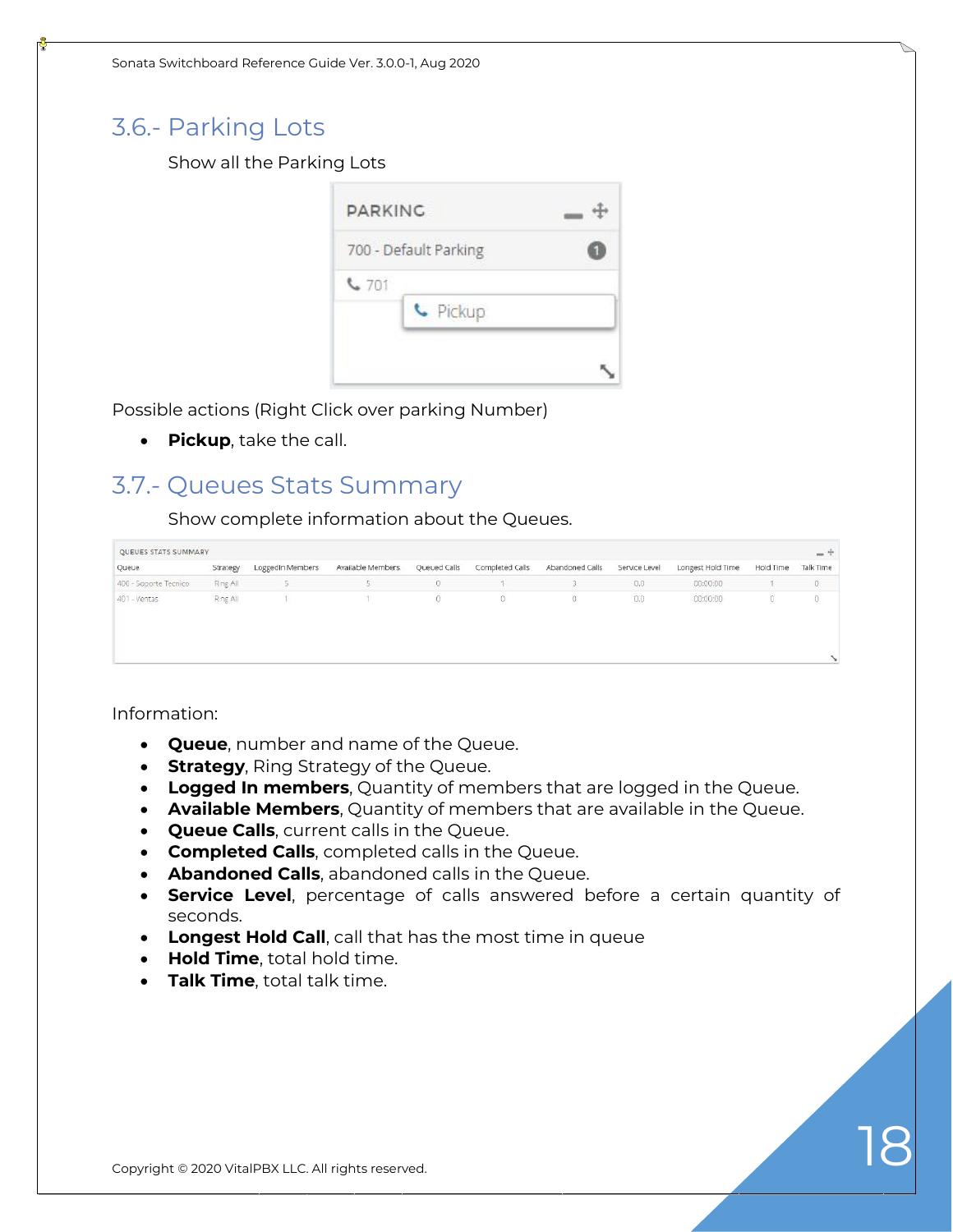#### 3.8.- Queue Members Summary

Show all the Agents with their current status.

| QUEUE MEMBERS SUMMARY |               |                             |                |            |                                                                                                                           |
|-----------------------|---------------|-----------------------------|----------------|------------|---------------------------------------------------------------------------------------------------------------------------|
| Member                | <b>Status</b> | InCall                      | Calls Taken    | Last Call  | Paused Reason                                                                                                             |
| 8261 - Freddy Aburto  |               | No                          | $\mathbf{0}$   | $\geq$     |                                                                                                                           |
| 8263 - Mauro Jiron    |               | No.                         | 0              | 122        |                                                                                                                           |
| 8260 - Oscar Romero   |               | No                          | $\overline{0}$ | $\sim$     |                                                                                                                           |
| 8264 - Rummer Moraga  |               | <b>No</b>                   | $\Omega$       | 55         |                                                                                                                           |
| 8400 - CCTEL Queue    |               | No                          | $\Omega$       | $\sim$ 100 |                                                                                                                           |
| 8255 - Rodrigo Cuadra |               | $\rightarrow$ $\rightarrow$ | $\Omega$       | $\theta$   | $\frac{1}{2} \left( \frac{1}{2} \right) \left( \frac{1}{2} \right) \left( \frac{1}{2} \right) \left( \frac{1}{2} \right)$ |
|                       |               |                             |                |            |                                                                                                                           |
|                       |               |                             |                |            |                                                                                                                           |

- **Member**, extension and name of the Agent.
- **Status**, Green → Available, Red → Unavailable, Yellow → Pause
- **InCall**, show if Agent is in call.
- **Calls Taken**, quantity of calls taken by the Agent.
- **Last Call**, show the last call attended by the Agent.
- **Pause Reason**, if the Agent is in pause, it shows the reason.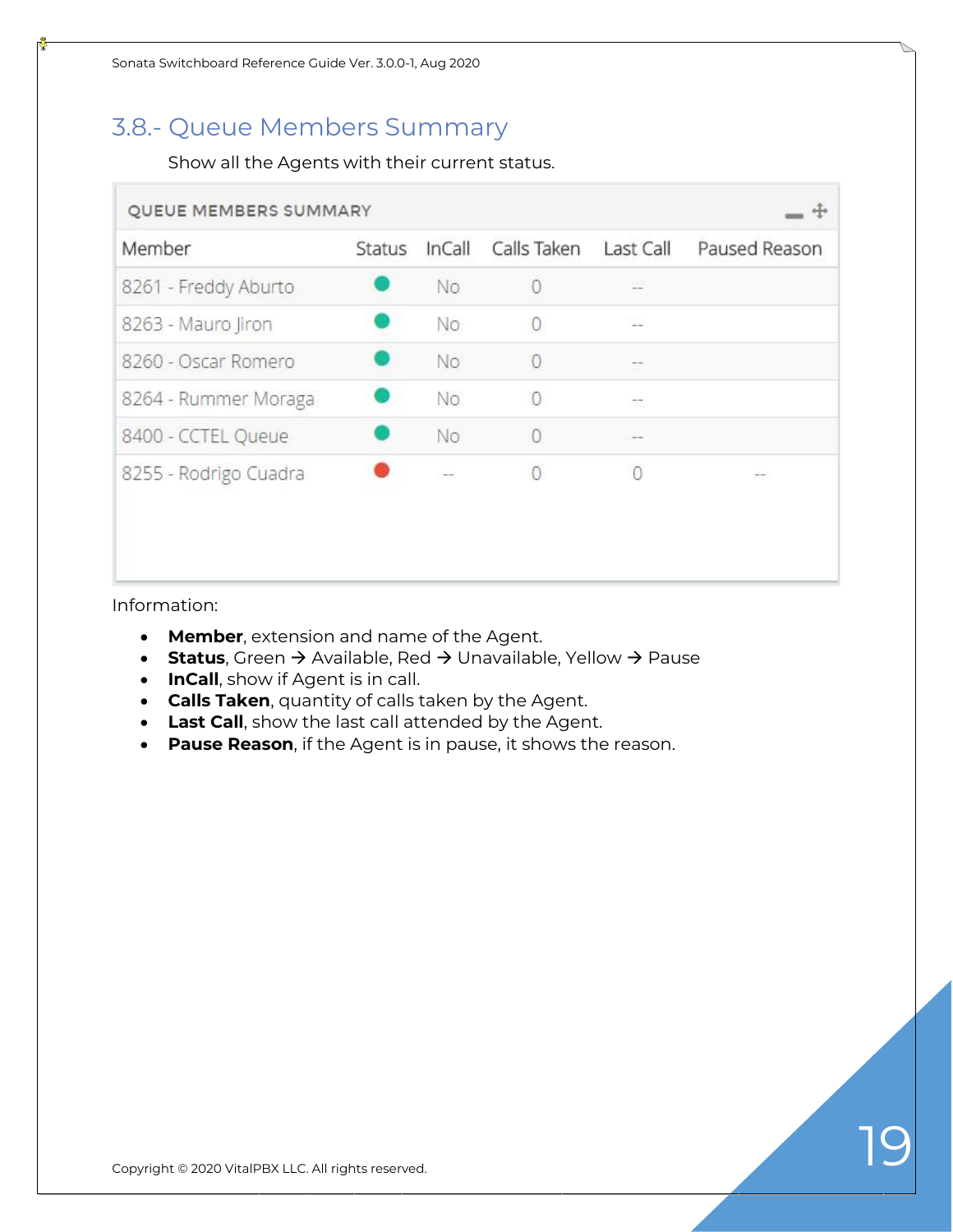#### 3.9.- Queue Calls

Show current calls in the Queue.

| QUEUED CALLS                           |          |
|----------------------------------------|----------|
| 1 8403 - Test DND                      | 00:00:08 |
| 2 8255 - Rodrigo Cuadra<br>G Take Call | 00:00:04 |
| Transfer Call                          |          |

Possible actions (Right Click over Number)

- **Take Call**, take the call.
- **Transfer Call**, transfer the call to the selected Agents.

#### 3.10.- Queue Overview

Show statistics information about the Queue.



- **Service Level**, percentage of call answered before certain quantity of seconds.
- **Completed Calls**, completed calls in the Queue.
- **Abandoned Calls**, abandoned calls in the Queue.
- **SLA Target**, Number of seconds before which the call should be answered
- **Waiting Calls**, current calls in the Queue.
- **Longest Hold Call**, call that has the most time waiting in queue
- **Logged In Members**, Quantity of members that are logged in the Queue.
- **Available Members**, Quantity of members that are available in the Queue.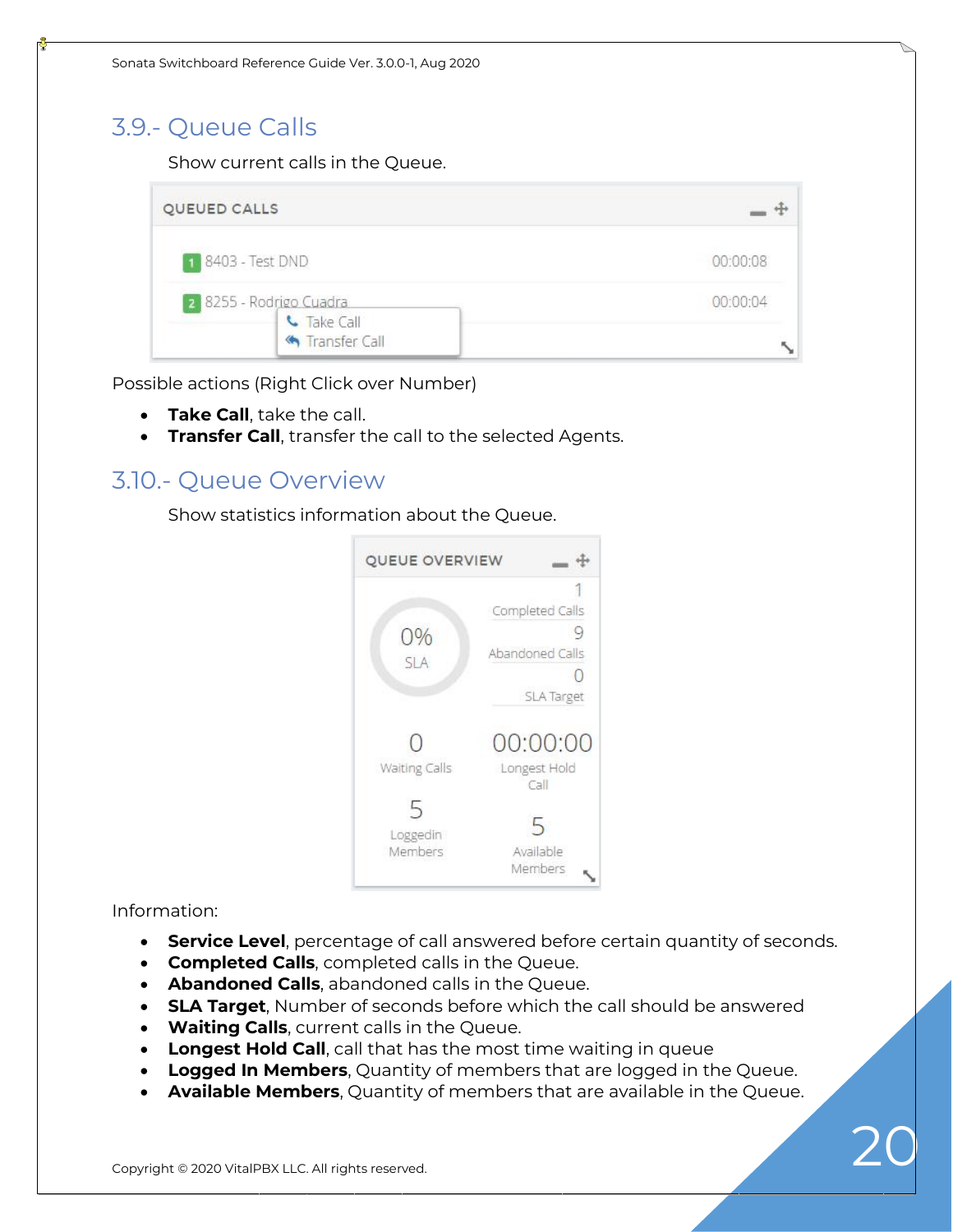#### 3.11.- Queues Call Counter

Show real time Queue calls counter.



- **Big Number**, current calls in the Queue.
- **Abandoned Calls**, abandoned calls in the Queue.
- **Completed Calls**, completed calls in the Queue.
- Audio an incoming call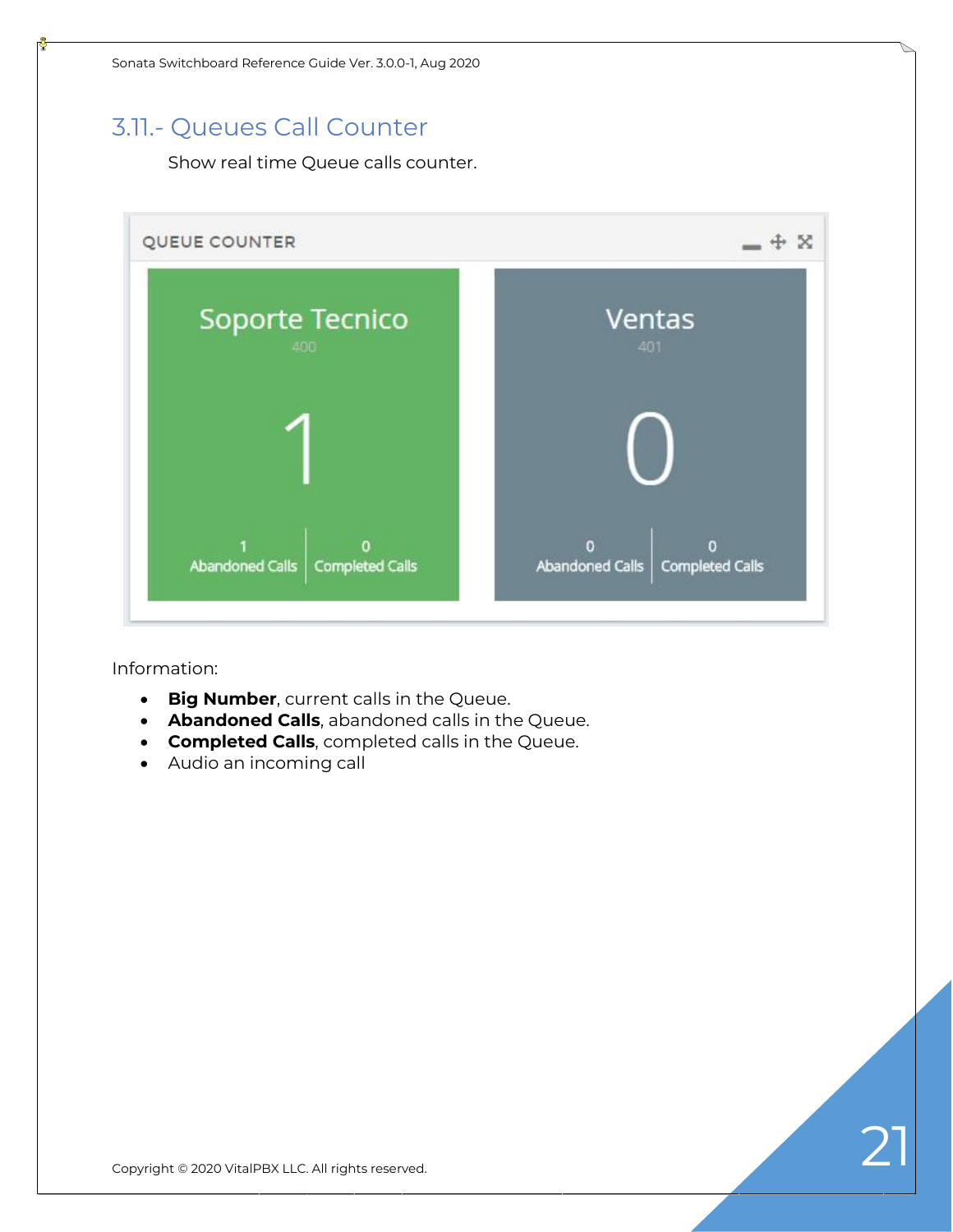#### 3.12.- Trunk

In the trunk Widget you can see the activity of the SIP, IAX and Dahdi trunks. Below we show an image of how it would look when there is activity.

The green box shows the trunk technology, in case Dahdi shows the number of channels in the trunk, this box changes to red when a channel is busy. The gray circle shows the number of busy channels.

| <b>TRUNKS</b>                          | $- + x$                  | <b>TRUNKS</b>          | $+ \times$ |
|----------------------------------------|--------------------------|------------------------|------------|
| Vitelity<br><b>SIP</b>                 |                          | sip Vitelity           |            |
| <b>SIP</b> eBD Nicaragua               | $\bullet$                | SP eBD Nicaragua       |            |
| LNs Enitel<br>5.                       | $\mathbf 0$              | $$8255 - 254$          | 00:01:08   |
| Channel 13 => 8251 - 22492116 00:00:09 |                          | LNs Enitel<br>5        |            |
| Channel 14                             |                          | Movistar               |            |
| Channel 15                             |                          |                        |            |
| Channel 17                             |                          | <b>WX IAX TRUNKING</b> |            |
| Channel 18                             |                          | 30 E10mbutelAlcatel    |            |
| Movistar                               |                          |                        |            |
| <b>IAX TRUNKING</b><br><b>IAX</b>      | $\overline{\phantom{a}}$ |                        |            |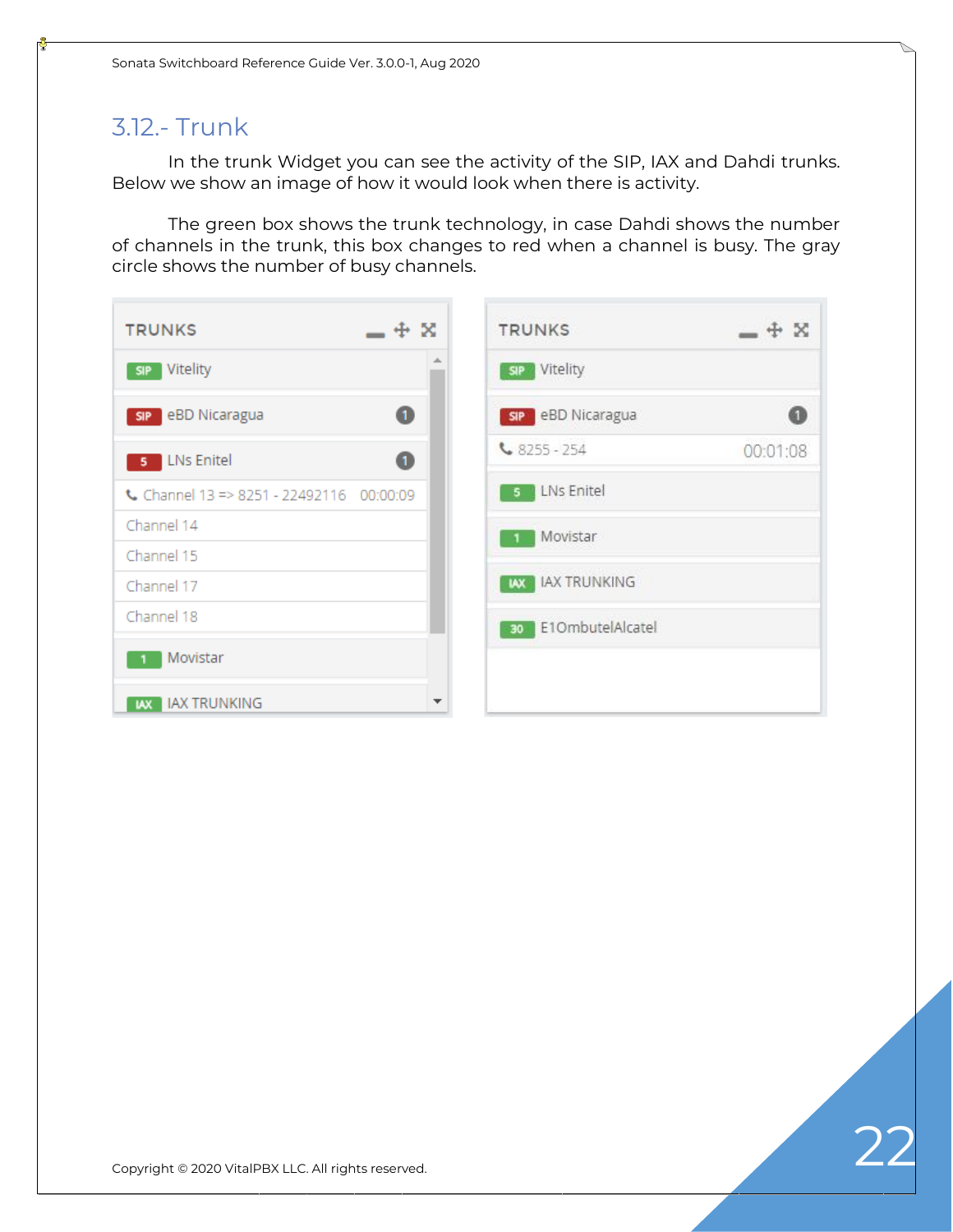### 3.13.- Queue Wallboard

Shows the status of each queue in real time. The data shown is shown below:

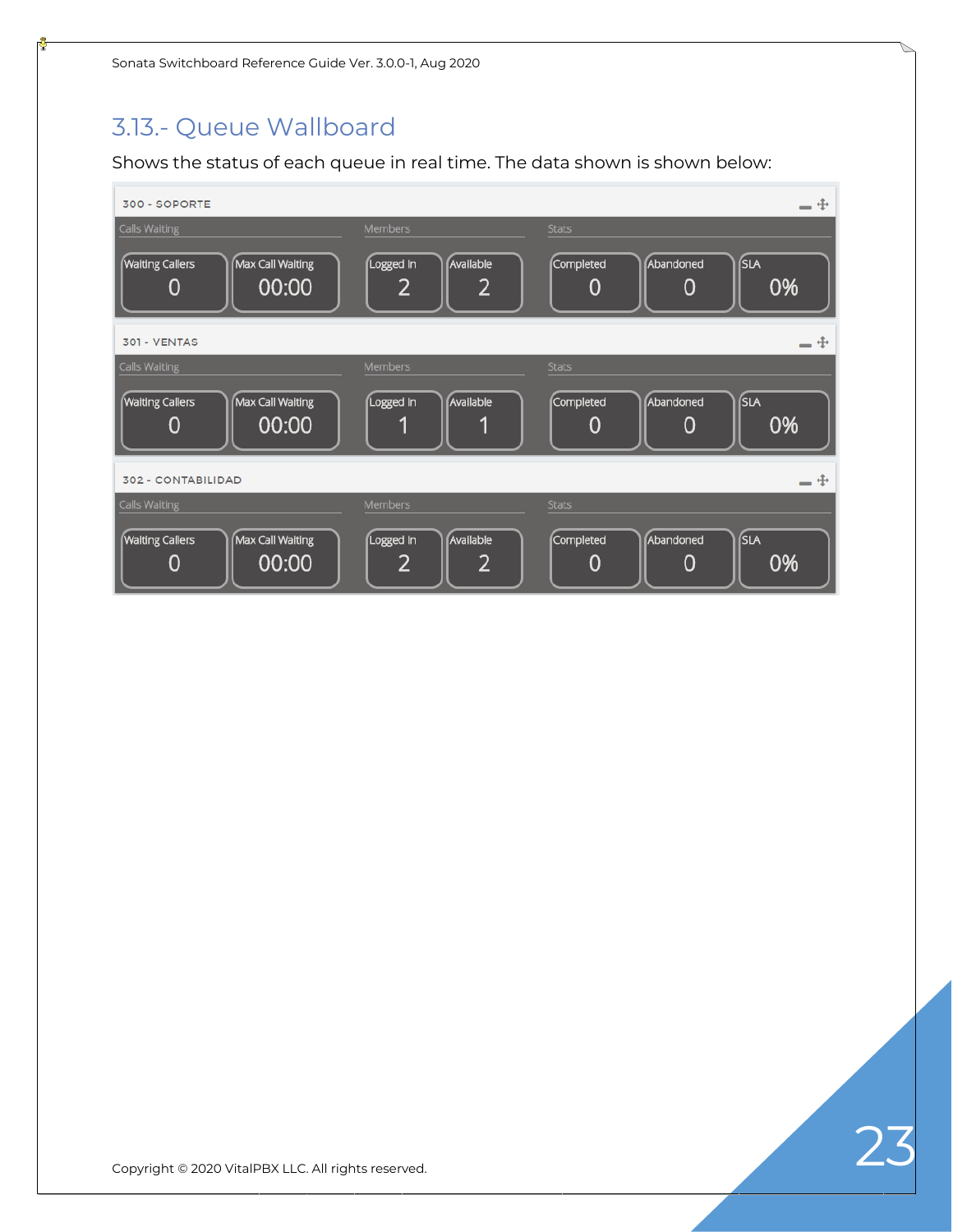### 4.- Layout Management

You can manage the Layout by pressing the  $\Box$  button. If you want to edit the Layout, first choose the Layout and then select Edit.

| Rodrigo Cuadra<br>8255 |
|------------------------|
| Default                |
| My Layout              |
| <b>Z</b> Edit          |
| Share / UnShare        |
| 田 New                  |
| <b>Delete</b>          |

| leonid - Leonid Fainshtein<br>rcuadra - Rodrigo Cuadra<br>eran - Eran Gal<br>mjiron - Mauro Jiron |                          | <b>Remove All</b> |
|---------------------------------------------------------------------------------------------------|--------------------------|-------------------|
|                                                                                                   |                          |                   |
|                                                                                                   |                          |                   |
|                                                                                                   |                          |                   |
|                                                                                                   | antonio - Antonio Montes |                   |
| test1 - Test 1                                                                                    |                          |                   |
| 8258 - Rodrigo Cuadra                                                                             |                          |                   |
| jrivera - Jose Rivera                                                                             |                          |                   |
|                                                                                                   | iguadamuz - Jonathan     |                   |

Possible options:

- **Edit**, change the arrangement or the size of the Widgets, also add a new Widget.
- **Share/Un-Share**, Share Layout with other users.
- **New**, create new Layout
- **Delete**, delete the current Layout.

#### Note:

You cannot edit or delete the Default Layout.

Copyright © 2020 VitalPBX LLC. All rights reserved.